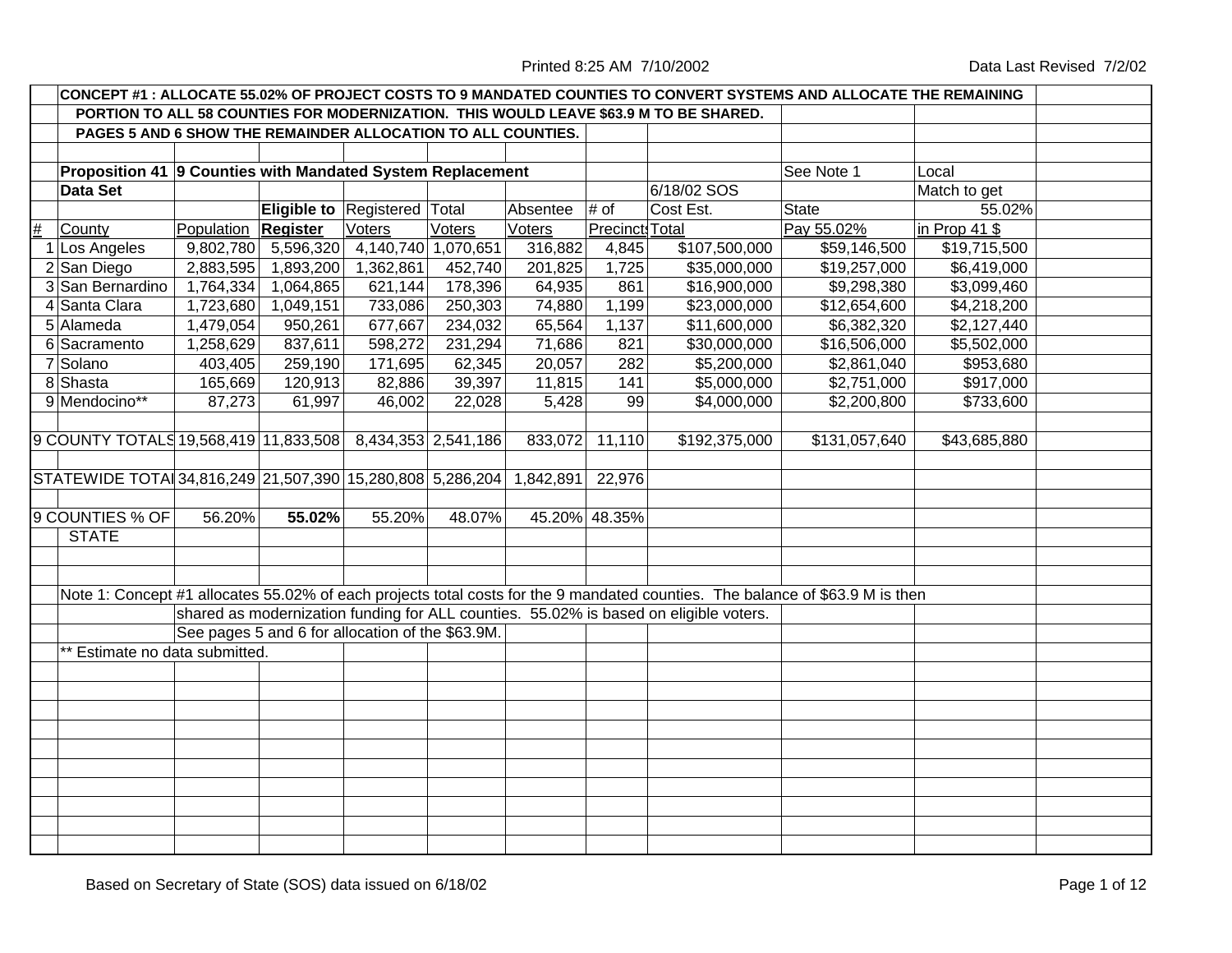| CONCEPT #2 : ALLOCATE 100% OF REPLACEMENT PROJECT COSTS (ON A 3:1 MATCHING BASIS) TO THE 9 COUNTIES THAT MUST CONVERT |                                                                     |                                  |             |                     |         |          |                        |                                                                                                                                              |               |              |  |
|-----------------------------------------------------------------------------------------------------------------------|---------------------------------------------------------------------|----------------------------------|-------------|---------------------|---------|----------|------------------------|----------------------------------------------------------------------------------------------------------------------------------------------|---------------|--------------|--|
|                                                                                                                       | ENTIRE SYSTEMS PER THE FEDERAL COURT ORDER.                         |                                  |             |                     |         |          |                        |                                                                                                                                              |               |              |  |
|                                                                                                                       |                                                                     |                                  |             |                     |         |          |                        | ALLOCATE THE REMAINING FUNDS TO THE OTHER 49 COUNTIES. PAGES 7 AND 8 SHOW THE REMAINDER ALLOCATION TO THE 49                                 |               |              |  |
|                                                                                                                       | <b>COUNTIES.</b>                                                    |                                  |             |                     |         |          |                        |                                                                                                                                              |               |              |  |
|                                                                                                                       |                                                                     |                                  |             |                     |         |          |                        |                                                                                                                                              |               |              |  |
|                                                                                                                       | Proposition 41 9 Counties with Mandated System Replacement          |                                  |             |                     |         |          |                        | Replacement                                                                                                                                  | See Note 2    |              |  |
|                                                                                                                       | <b>Data Set</b>                                                     |                                  |             |                     |         |          |                        | Project                                                                                                                                      |               |              |  |
|                                                                                                                       |                                                                     |                                  | Eligible to | Registered Total    |         | Absentee | $#$ of                 | Cost Est.                                                                                                                                    | <b>State</b>  | Local        |  |
| #                                                                                                                     | County                                                              | Population Register              |             | Voters              | Voters  | Voters   | <b>Precinct: Total</b> |                                                                                                                                              | 3 to 1 Match  | <b>Match</b> |  |
|                                                                                                                       | 1 Los Angeles                                                       | 9,802,780                        | 5,596,320   | 4,140,740 1,070,651 |         | 316,882  | 4,845                  | \$107,500,000                                                                                                                                | \$80,625,000  | \$26,875,000 |  |
|                                                                                                                       | 2 San Diego                                                         | 2,883,595                        | 1,893,200   | 1,362,861           | 452,740 | 201,825  | 1,725                  | \$35,000,000                                                                                                                                 | \$26,250,000  | \$8,750,000  |  |
|                                                                                                                       | 3 San Bernardino                                                    | 1,764,334                        | 1,064,865   | 621,144             | 178,396 | 64,935   | 861                    | \$16,900,000                                                                                                                                 | \$12,675,000  | \$4,225,000  |  |
|                                                                                                                       | 4 Santa Clara                                                       | 1,723,680                        | 1,049,151   | 733,086             | 250,303 | 74,880   | 1,199                  | \$23,000,000                                                                                                                                 | \$17,250,000  | \$5,750,000  |  |
|                                                                                                                       | 5 Alameda                                                           | 1,479,054                        | 950,261     | 677,667             | 234,032 | 65,564   | 1,137                  | \$11,600,000                                                                                                                                 | \$8,700,000   | \$2,900,000  |  |
|                                                                                                                       | 6 Sacramento                                                        | 1,258,629                        | 837,611     | 598,272             | 231,294 | 71,686   | 821                    | \$30,000,000                                                                                                                                 | \$22,500,000  | \$7,500,000  |  |
|                                                                                                                       | 7 Solano                                                            | 403,405                          | 259,190     | 171,695             | 62,345  | 20,057   | 282                    | \$5,200,000                                                                                                                                  | \$3,900,000   | \$1,300,000  |  |
|                                                                                                                       | 8 Shasta                                                            | 165,669                          | 120,913     | 82,886              | 39,397  | 11,815   | $\overline{141}$       | \$5,000,000                                                                                                                                  | \$3,750,000   | \$1,250,000  |  |
|                                                                                                                       | 9 Mendocino                                                         | 87,273                           | 61,997      | 46,002              | 22,028  | 5,428    | 99                     | \$4,000,000                                                                                                                                  | \$3,000,000   | \$1,000,000  |  |
|                                                                                                                       |                                                                     |                                  |             |                     |         |          |                        |                                                                                                                                              |               |              |  |
|                                                                                                                       | 9 COUNTY TOTALS 19,568,419 11,833,508 8,434,353 2,541,186           |                                  |             |                     |         | 833,072  | 11,110                 | \$191,375,000                                                                                                                                | \$178,650,000 | \$59,550,000 |  |
|                                                                                                                       |                                                                     |                                  |             |                     |         |          |                        |                                                                                                                                              |               |              |  |
|                                                                                                                       | STATEWIDE TOTA 34,816,249 21,507,390 15,280,808 5,286,204 1,842,891 |                                  |             |                     |         |          | 22,976                 |                                                                                                                                              |               |              |  |
|                                                                                                                       |                                                                     |                                  |             |                     |         |          |                        |                                                                                                                                              |               |              |  |
|                                                                                                                       | 9 COUNTIES % OF                                                     | 56.20%                           | 55.02%      | 55.20%              | 48.07%  |          | 45.20% 48.35%          |                                                                                                                                              |               |              |  |
|                                                                                                                       | <b>STATE</b>                                                        |                                  |             |                     |         |          |                        |                                                                                                                                              |               |              |  |
|                                                                                                                       |                                                                     |                                  |             |                     |         |          |                        |                                                                                                                                              |               |              |  |
|                                                                                                                       |                                                                     |                                  |             |                     |         |          |                        | Note 2: Concept - State fully funds (3:1 basis) full project cost for the 9 mandated counties and allocates balance for modernization to the |               |              |  |
|                                                                                                                       |                                                                     | other 49 non -mandated counties. |             |                     |         |          |                        | \$178.5M goes to mandated counties and \$16.5 for non-mandated counties.                                                                     |               |              |  |
|                                                                                                                       |                                                                     |                                  |             |                     |         |          |                        |                                                                                                                                              |               |              |  |
|                                                                                                                       |                                                                     |                                  |             |                     |         |          |                        |                                                                                                                                              |               |              |  |
|                                                                                                                       |                                                                     |                                  |             |                     |         |          |                        |                                                                                                                                              |               |              |  |
|                                                                                                                       |                                                                     |                                  |             |                     |         |          |                        |                                                                                                                                              |               |              |  |
|                                                                                                                       |                                                                     |                                  |             |                     |         |          |                        |                                                                                                                                              |               |              |  |
|                                                                                                                       |                                                                     |                                  |             |                     |         |          |                        |                                                                                                                                              |               |              |  |
|                                                                                                                       |                                                                     |                                  |             |                     |         |          |                        |                                                                                                                                              |               |              |  |
|                                                                                                                       |                                                                     |                                  |             |                     |         |          |                        |                                                                                                                                              |               |              |  |
|                                                                                                                       |                                                                     |                                  |             |                     |         |          |                        |                                                                                                                                              |               |              |  |
|                                                                                                                       |                                                                     |                                  |             |                     |         |          |                        |                                                                                                                                              |               |              |  |
|                                                                                                                       |                                                                     |                                  |             |                     |         |          |                        |                                                                                                                                              |               |              |  |
|                                                                                                                       |                                                                     |                                  |             |                     |         |          |                        |                                                                                                                                              |               |              |  |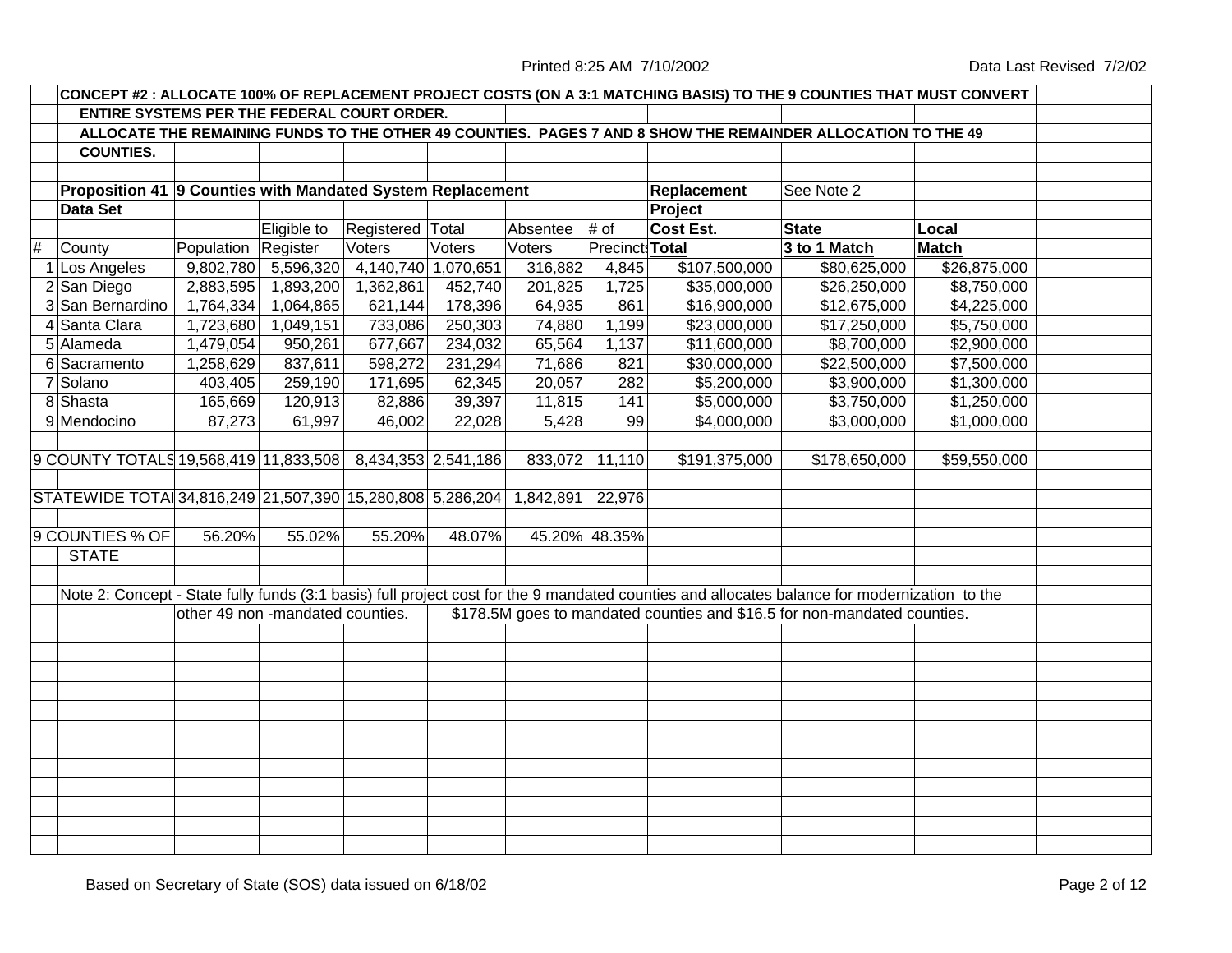| CONCEPT #3 : ALLOCATE FUNDS ON A PRO RATA BASIS BASED ON THE PROP 41 PRE APPLICATION TOTAL PROJECT COST EST. |                       |                                |             |                     |         |               |                  |                                                                                                        |                               |                      |                   |
|--------------------------------------------------------------------------------------------------------------|-----------------------|--------------------------------|-------------|---------------------|---------|---------------|------------------|--------------------------------------------------------------------------------------------------------|-------------------------------|----------------------|-------------------|
|                                                                                                              |                       |                                |             |                     |         |               |                  | PROJECTS TOTAL \$353.1M. STATE 3:1 MATCH EQUALS \$264.8M. SOS SAYS ONLY \$195M AVAIL OR 73.6% OF NEED. |                               |                      |                   |
|                                                                                                              |                       |                                |             |                     |         |               |                  | ALLOCATION WOULD ONLY BE TO THE 53 COUNTIES WHO SUBMITTED IN THE PRE APPLICATION PROCESS.              |                               |                      |                   |
|                                                                                                              |                       |                                |             |                     |         |               |                  |                                                                                                        |                               |                      |                   |
|                                                                                                              | <b>Proposition 41</b> | All 58 Counties/ALLOCATE TO 53 |             |                     |         |               |                  |                                                                                                        |                               |                      |                   |
|                                                                                                              | <b>Data Set</b>       |                                |             |                     |         |               |                  | Replacement                                                                                            | Replacement                   |                      |                   |
|                                                                                                              |                       |                                |             |                     |         |               |                  | Project                                                                                                | Project                       | <b>State Portion</b> | Local             |
|                                                                                                              |                       |                                | Eligible to | Registered Total    |         | Absentee      | # of             | Cost Est.@100%                                                                                         | Cost Est.@73.6% of Project at |                      | <b>Portion of</b> |
| #                                                                                                            | County                | Population                     | Register    | <b>Voters</b>       | Voters  | <b>Voters</b> | Precinct: Total  |                                                                                                        | <b>Total</b>                  | 3 to 1 Match         | <b>Match</b>      |
|                                                                                                              | 1 Alameda             | 1,479,054                      | 950,261     | 677,667             | 234,032 | 65,564        | 1,137            | \$11,600,000                                                                                           | \$8,537,600                   | \$6,403,200          | \$2,134,400       |
|                                                                                                              | 2 Alpine              | 1,218                          | 940         | 824                 | 574     | $\Omega$      | 5                | $\sqrt{$100,000}$                                                                                      | \$73,600                      | \$55,200             | \$18,400          |
|                                                                                                              | 3 Amador              | 35,419                         | 24,137      | 18,941              | 10,213  | 3,889         | 57               | \$30,000                                                                                               | \$22,080                      | \$16,560             | \$5,520           |
|                                                                                                              | 4Butte                | 205,753                        | 150,645     | 114,094             | 51,755  | 17,628        | 174              | $\overline{$3,200,000}$                                                                                | \$2,355,200                   | \$1,766,400          | \$588,800         |
|                                                                                                              | 5 Calaveras           | 41,108                         | 31,517      | 24,245              | 12,999  | 5,720         | 30               | \$325,000                                                                                              | \$239,200                     | \$179,400            | \$59,800          |
|                                                                                                              | 6 Colusa              | 19,211                         | 10,802      | 7,574               | 4,489   | 1,181         | 17               | \$339,000                                                                                              | \$249,504                     | \$187,128            | \$62,376          |
|                                                                                                              | 7 Contra Costa        | 972,103                        | 655,341     | 478,754             | 187,413 | 78,947        | $\overline{910}$ | $\overline{50}$                                                                                        | $\overline{50}$               | $\sqrt{60}$          | $\sqrt[6]{3}$     |
|                                                                                                              | 8 Del Norte           | 28,110                         | 16,931      | 11,848              | 5,854   | 2,055         | $\overline{18}$  | \$0                                                                                                    | \$0                           | $\overline{50}$      | \$0               |
|                                                                                                              | 9 El Dorado           | 159,693                        | 115,573     | 90,053              | 44,707  | 16,412        | 120              | \$100,000                                                                                              | \$73,600                      | \$55,200             | \$18,400          |
|                                                                                                              | 10 Fresno             | 823,909                        | 472,879     | 321,409             | 121,406 | 47,728        | 551              | \$6,000,000                                                                                            | \$4,416,000                   | \$3,312,000          | \$1,104,000       |
|                                                                                                              | 11 Glenn              | 26,812                         | 16,550      | 11,603              | 5,312   | 1,746         | 25               | \$800,000                                                                                              | \$588,800                     | \$441,600            | \$147,200         |
|                                                                                                              | 12 Humboldt           | 127,754                        | 96,233      | 73,353              | 34,820  | 8,310         | 128              | \$1,706,000                                                                                            | \$1,255,616                   | \$941,712            | \$313,904         |
|                                                                                                              | 13 Imperial           | 150,923                        | 75,389      | 48,335              | 18,074  | 3,534         | 142              | \$1,125,000                                                                                            | \$828,000                     | \$621,000            | \$207,000         |
|                                                                                                              | 14 Inyo               | 18,147                         | 13,197      | 10,240              | 5,825   | 1,375         | 30               | \$100,000                                                                                              | \$73,600                      | \$55,200             | \$18,400          |
|                                                                                                              | 15 Kern               | 685,811                        | 397,122     | 248,637             | 106,210 | 22,041        | 480              | \$5,500,000                                                                                            | \$4,048,000                   | \$3,036,000          | \$1,012,000       |
|                                                                                                              | 16 Kings              | 136,107                        | 72,351      | 43,746              | 14,747  | 2,637         | 58               | \$59,000                                                                                               | \$43,424                      | \$32,568             | \$10,856          |
|                                                                                                              | 17 Lake               | 59,294                         | 44,077      | 31,018              | 11,906  | 4,653         | 52               | \$824,977                                                                                              | \$607,183                     | \$455,387            | \$151,796         |
|                                                                                                              | 18 Lassen             | 35,895                         | 18,130      | 14,328              | 7,843   | 1,609         | 33               | \$292,500                                                                                              | \$215,280                     | \$161,460            | \$53,820          |
|                                                                                                              | 19 Los Angeles        | 9,802,780                      | 5,596,320   | 4,140,740 1,070,651 |         | 316,882       | 4,845            | \$107,500,000                                                                                          | \$79,120,000                  | \$59,340,000         | \$19,780,000      |
|                                                                                                              | 20 Madera             | 129,394                        | 76,968      | 40,801              | 19,349  | 7,863         | 98               | \$350,000                                                                                              | \$257,600                     | \$193,200            | \$64,400          |
|                                                                                                              | 21 Marin              | 250,442                        | 180,083     | 138,322             | 65,767  | 18,568        | 200              | \$900,000                                                                                              | \$662,400                     | \$496,800            | \$165,600         |
|                                                                                                              | 22 Mariposa           | 17,195                         | 13,331      | 11,053              | 5,977   | 1,883         | 21               | \$127,000                                                                                              | \$93,472                      | \$70,104             | \$23,368          |
|                                                                                                              | 23 Mendocino          | 87,273                         | 61,997      | 46,002              | 22,028  | 5,428         | 99               | \$0                                                                                                    | \$0                           | \$0                  | \$0               |
|                                                                                                              | 24 Merced             | 216,656                        | 122,116     | 87,721              | 34,044  | 7,235         | 110              | \$1,200,000                                                                                            | \$883,200                     | \$662,400            | \$220,800         |
|                                                                                                              | 25 Modoc              | 9,607                          | 7,029       | 4,959               | 3,373   | 653           | 20               | \$110,000                                                                                              | \$80,960                      | \$60,720             | \$20,240          |
|                                                                                                              | 26 Mono               | 13,342                         | 9,891       | 5,764               | 2,591   | 862           | 13               | \$60,000                                                                                               | \$44,160                      | \$33,120             | \$11,040          |
|                                                                                                              | 27 Monterey           | 410,772                        | 222,932     | 150,863             | 61,913  | 29,721        | $188$ \$         | 150,000.00                                                                                             | \$110,400                     | \$82,800             | \$27,600          |
|                                                                                                              | 28 Napa               | 126,171                        | 88,998      | 62,342              | 27,638  | 9,847         | 114              | $\boldsymbol{\mathsf{S}}$<br>2,290,000.00                                                              | \$1,685,440                   | \$1,264,080          | \$421,360         |
|                                                                                                              |                       |                                |             |                     |         |               |                  |                                                                                                        |                               |                      |                   |
|                                                                                                              |                       |                                |             |                     |         |               |                  |                                                                                                        |                               |                      |                   |
|                                                                                                              |                       |                                |             |                     |         |               |                  |                                                                                                        |                               |                      |                   |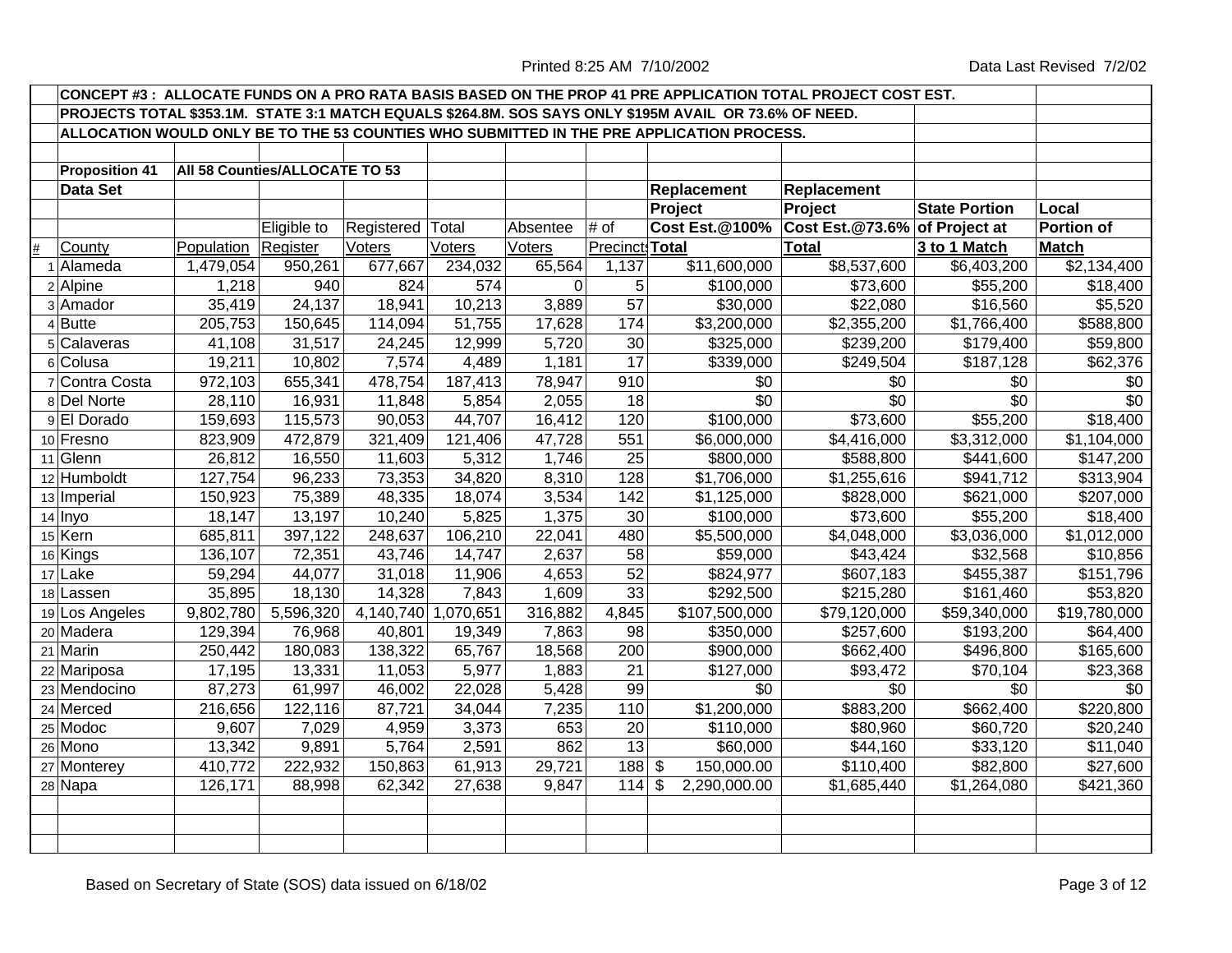| Proposition 41   All 58 Counties/ALLOCATE TO 53<br>(CONCEPT #3 Continued) |            |             |                  |         |           |                 | Replacement               | Replacement   |                                              |                          |                   |
|---------------------------------------------------------------------------|------------|-------------|------------------|---------|-----------|-----------------|---------------------------|---------------|----------------------------------------------|--------------------------|-------------------|
| <b>Data Set</b>                                                           |            |             |                  |         |           |                 |                           | Project       | Project                                      | <b>State Portion</b>     | Local             |
|                                                                           |            | Eligible to | Registered Total |         | Absentee  | # of            |                           |               | Cost Est.@100% Cost Est.@73.6% of Project at |                          | <b>Portion of</b> |
| #<br>County                                                               | Population | Register    | Voters           | Voters  | Voters    | Precinct: Total |                           |               | <b>Total</b>                                 | 3 to 1 Match             | <b>Match</b>      |
| 29 Nevada                                                                 | 94,030     | 72,643      | 58,310           | 31,230  | 10,239    | 121             | $\frac{1}{2}$             | 1,343,000.00  | \$988,448                                    | \$741,336                | \$247,112         |
| 30 Orange                                                                 | 2,925,741  | 1,741,267   | 1,286,638        | 533,139 | 181,184   | 2,094           | $\boldsymbol{\mathsf{S}}$ | 25,000,000.00 | \$18,400,000                                 | \$13,800,000             | \$4,600,000       |
| 31 Placer                                                                 | 257,511    | 191,195     | 148,926          | 70,997  | 24,735    | 283             | \$                        | 1,600,000.00  | \$1,177,600                                  | \$883,200                | \$294,400         |
| 32 Plumas                                                                 | 21,078     | 16,194      | 12,273           | 7,240   | 2,640     | 29              | \$                        | 340,000.00    | \$250,240                                    | \$187,680                | \$62,560          |
| 33 Riverside                                                              | 1,609,356  | 995,420     | 617,690          | 190,528 | 83,594    | 893             | $$^{\circ}$               | 14,000,000.00 | $\overline{$}10,304,000$                     | \$7,728,000              | \$2,576,000       |
| 34 Sacramento                                                             | 1,258,629  | 837,611     | 598,272          | 231,294 | 71,686    | 821             | $\boldsymbol{\mathsf{s}}$ | 30,000,000.00 | \$22,080,000                                 | \$16,560,000             | \$5,520,000       |
| 35 San Benito                                                             | 55,224     | 33,462      | 26,358           | 9,511   | 2,916     | 53              | $\boldsymbol{\mathsf{S}}$ | 700,000.00    | \$515,200                                    | \$386,400                | \$128,800         |
| 36 San Bernardino                                                         | 1,764,334  | 1,064,865   | 621,144          | 178,396 | 64,935    | 861             | $\sqrt[6]{\frac{1}{2}}$   | 16,900,000.00 | \$12,438,400                                 | \$9,328,800              | \$3,109,600       |
| 37 San Diego                                                              | 2,883,595  | 1,893,200   | 1,362,861        | 452,740 | 201,825   | 1,725           | $\sqrt[6]{3}$             | 35,000,000.00 | \$25,760,000                                 | \$19,320,000             | \$6,440,000       |
| 38 San Francisco                                                          | 793,729    | 576,971     | 440,016          | 150,249 | 54,274    | $659$ \$        |                           | 15,000,000.00 | \$11,040,000                                 | \$8,280,000              | \$2,760,000       |
| 39 San Joaquin                                                            | 583,667    | 354,066     | 235,671          | 90,909  | 29,080    | $503$ \$        |                           | 6,300,000.00  | \$4,636,800                                  | \$3,477,600              | \$1,159,200       |
| 40 San Luis Obispo                                                        | 252,067    | 184,684     | 135,476          | 58,590  | 32,103    | 237             | \$                        | 1,900,000.00  | \$1,398,400                                  | \$1,048,800              | \$349,600         |
| 41 San Mateo                                                              | 720,147    | 474,079     | 332,357          | 121,660 | 58,342    | 532             |                           | \$250,000     | \$184,000                                    | \$138,000                | \$46,000          |
| 42 Santa Barbara                                                          | 408,855    | 266,671     | 208,551          | 74,165  | 34,081    | 488             | \$                        | 1,610,000.00  | \$1,184,960                                  | \$888,720                | \$296,240         |
| 43 Santa Clara                                                            | 1,723,680  | 1,049,151   | 733,086          | 250,303 | 74,880    | 1,199           | $\sqrt[6]{3}$             | 23,000,000.00 | \$16,928,000                                 | \$12,696,000             | \$4,232,000       |
| 44 Santa Cruz                                                             | 259,827    | 178,869     | 127,583          | 62,317  | 22,267    | $207$ \$        |                           | 2,500,000.00  | \$1,840,000                                  | $\overline{\$1,380,000}$ | \$460,000         |
| 45 Shasta                                                                 | 165,669    | 120,913     | 82,886           | 39,397  | 11,815    | 141             | \$                        | 5,000,000.00  | \$3,680,000                                  | \$2,760,000              | \$920,000         |
| 46 Sierra                                                                 | 3,557      | 2,670       | 2,299            | 1,523   | 509       | 13              |                           | \$0           | \$0                                          | \$0                      | \$0               |
| 47 Siskiyou                                                               | 44,292     | 32,566      | 24,572           | 13,048  | 3,587     | 83              | \$                        | 421,000.00    | \$309,856                                    | \$232,392                | \$77,464          |
| 48 Solano                                                                 | 403,405    | 259,190     | 171,695          | 62,345  | 20,057    | 282             | \$                        | 5,200,000.00  | \$3,827,200                                  | \$2,870,400              | \$956,800         |
| 49 Sonoma                                                                 | 468,754    | 323,631     | 231,595          | 120,502 | 44,552    | 466             |                           | \$0           | \$0                                          | \$0                      | \$0               |
| 50 Stanislaus                                                             | 459,864    | 295,606     | 197,856          | 72,943  | 33,846    | 396             |                           | \$5,333,000   | \$3,925,088                                  | \$2,943,816              | \$981,272         |
| 51 Sutter                                                                 | 80,942     | 52,118      | 36,919           | 14,922  | 6,968     | 59              | $\boldsymbol{\mathsf{S}}$ | 1,500,000.00  | \$1,104,000                                  | \$828,000                | \$276,000         |
| 52 Tehama                                                                 | 56,750     | 39,769      | 26,343           | 14,464  | 3,525     | 48              | \$                        | 950,000.00    | \$699,200                                    | \$524,400                | \$174,800         |
| 53 Trinity                                                                | 13,070     | 9,900       | 7,584            | 4,835   | 1,744     | $23 \mid$ \$    |                           | 53,000.00     | \$39,008                                     | \$29,256                 | \$9,752           |
| 54 Tulare                                                                 | 377,464    | 211,194     | 122,722          | 47,994  | 11,162    | 219             | $\boldsymbol{\mathsf{S}}$ | 2,600,000.00  | \$1,913,600                                  | \$1,435,200              | \$478,400         |
| 55 Tuolumne                                                               | 53,243     | 36,653      | 30,472           | 14,675  | 5,462     | 75              |                           | \$300,000     | \$220,800                                    | \$165,600                | \$55,200          |
| 56 Ventura                                                                | 773,539    | 493,118     | 385,140          | 128,611 | 52,397    | 619             |                           | \$8,000,000   | \$5,888,000                                  | \$4,416,000              | \$1,472,000       |
| 57 Yolo                                                                   | 173,501    | 119,285     | 76,981           | 35,944  | 11,185    | 127             | \$                        | 2,900,000.00  | $\overline{2,}134,400$                       | \$1,600,800              | \$533,600         |
| 58 Yuba                                                                   | 60,776     | 38,689      | 23,296           | 10,223  | 3,330     | 45              |                           | \$600,000     | \$441,600                                    | \$331,200                | \$110,400         |
|                                                                           |            |             |                  |         |           |                 |                           |               |                                              |                          |                   |
| STATE TOTALS 34,816,249 21,507,390 15,280,808 5,286,204                   |            |             |                  |         | 1,842,891 | 22,976          |                           | \$353,088,477 | $\overline{$259,873,119}$                    | \$194,904,839            | \$64,968,280      |
|                                                                           |            |             |                  |         |           |                 |                           |               |                                              |                          |                   |
|                                                                           |            |             |                  |         |           |                 |                           |               |                                              |                          |                   |
|                                                                           |            |             |                  |         |           |                 |                           |               |                                              |                          |                   |
|                                                                           |            |             |                  |         |           |                 |                           |               |                                              |                          |                   |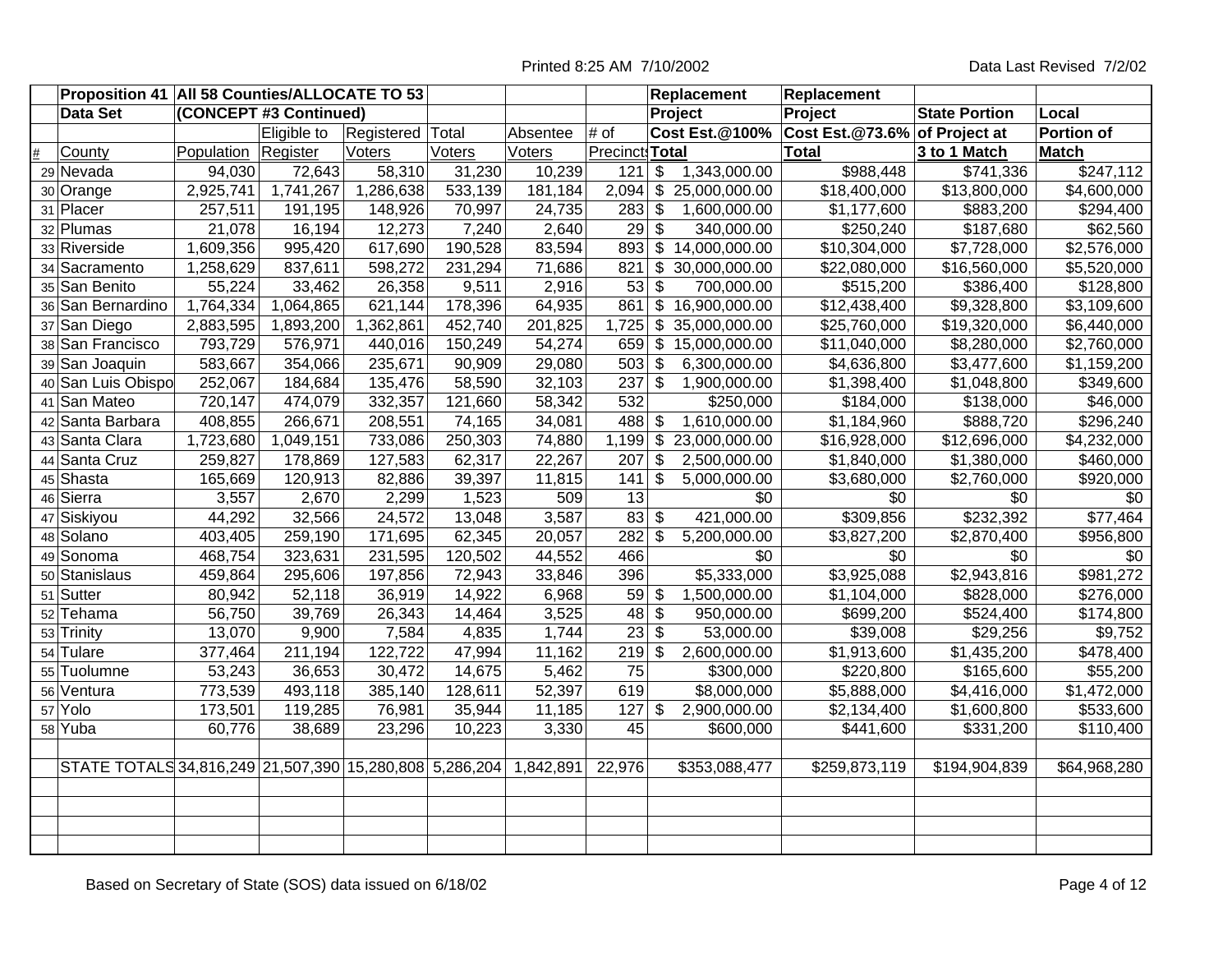|                 | <b>Proposition 41 All 58 Counties</b> |            |                                        |                     |         |          |                  | <b>ALL</b>              | <b>ALL</b>              | <b>ALL</b>         |  |
|-----------------|---------------------------------------|------------|----------------------------------------|---------------------|---------|----------|------------------|-------------------------|-------------------------|--------------------|--|
|                 | <b>Data Set</b>                       |            | <b>BACKGROUND DETAIL ON CONCEPT #1</b> |                     |         |          |                  | \$8,487 per             | \$9.06 per              | $\sqrt{$2.97}$ per |  |
|                 |                                       |            |                                        |                     |         |          |                  | Precincts               | Eligible                | Eligible           |  |
|                 |                                       |            | Eligible to                            | Registered Total    |         | Absentee | # of             | \$195M                  | Voter                   | Voter              |  |
| $\overline{\#}$ | County                                | Population | Register                               | Voters              | Voters  | Voters   |                  | Precinct: SOS Method    | \$195M                  | \$63.9M            |  |
| 1               | Alameda                               | 1,479,054  | 950,261                                | 677,667             | 234,032 | 65,564   | 1,137            | \$9,649,719             | $\overline{$8,609,365}$ | \$2,822,275        |  |
|                 | 2 Alpine                              | 1,218      | 940                                    | 824                 | 574     | 0        | 5                | \$42,435                | \$8,516                 | \$2,792            |  |
|                 | 3 Amador                              | 35,419     | 24,137                                 | 18,941              | 10,213  | 3,889    | $\overline{57}$  | \$483,759               | \$218,681               | \$71,687           |  |
|                 | 4 Butte                               | 205,753    | 150,645                                | 114,094             | 51,755  | 17,628   | 174              | \$1,476,738             | \$1,364,844             | \$447,416          |  |
|                 | 5 Calaveras                           | 41,108     | 31,517                                 | 24,245              | 12,999  | 5,720    | 30               | $\overline{$}254,610$   | \$285,544               | \$93,605           |  |
|                 | 6 Colusa                              | 19,211     | 10,802                                 | 7,574               | 4,489   | 1,181    | $\overline{17}$  | \$144,279               | \$97,866                | \$32,082           |  |
|                 | 7 Contra Costa                        | 972,103    | 655,341                                | 478,754             | 187,413 | 78,947   | 910              | \$7,723,170             | \$5,937,389             | \$1,946,363        |  |
|                 | 8 Del Norte                           | 28,110     | 16,931                                 | 11,848              | 5,854   | 2,055    | 18               | \$152,766               | \$153,395               | \$50,285           |  |
|                 | 9 El Dorado                           | 159,693    | 115,573                                | 90,053              | 44,707  | 16,412   | 120              | $\overline{31,018,440}$ | \$1,047,091             | \$343,252          |  |
|                 | 10 Fresno                             | 823,909    | 472,879                                | 321,409             | 121,406 | 47,728   | 551              | \$4,676,337             | \$4,284,284             | \$1,404,451        |  |
|                 | 11 Glenn                              | 26,812     | 16,550                                 | 11,603              | 5,312   | 1,746    | $\overline{25}$  | \$212,175               | \$149,943               | \$49,154           |  |
|                 | 12 Humboldt                           | 127,754    | 96,233                                 | 73,353              | 34,820  | 8,310    | 128              | \$1,086,336             | \$871,871               | \$285,812          |  |
|                 | 13 Imperial                           | 150,923    | 75,389                                 | 48,335              | 18,074  | 3,534    | $\overline{142}$ | \$1,205,154             | \$683,024               | \$223,905          |  |
|                 | $\overline{14}$ Inyo                  | 18,147     | 13,197                                 | 10,240              | 5,825   | 1,375    | 30               | \$254,610               | \$119,565               | \$39,195           |  |
|                 | 15 Kern                               | 685,811    | 397,122                                | 248,637             | 106,210 | 22,041   | 480              | \$4,073,760             | \$3,597,925             | \$1,179,452        |  |
|                 | 16 Kings                              | 136,107    | 72,351                                 | 43,746              | 14,747  | 2,637    | 58               | \$492,246               | \$655,500               | \$214,882          |  |
|                 | 17 Lake                               | 59,294     | 44,077                                 | 31,018              | 11,906  | 4,653    | $\overline{52}$  | \$441,324               | \$399,338               | \$130,909          |  |
|                 | 18 Lassen                             | 35,895     | 18,130                                 | 14,328              | 7,843   | 1,609    | 33               | \$280,071               | \$164,258               | \$53,846           |  |
|                 | 19 Los Angeles                        | 9,802,780  | 5,596,320                              | 4,140,740 1,070,651 |         | 316,882  | 4,845            | \$41,119,515            | \$50,702,659            | \$16,621,070       |  |
|                 | 20 Madera                             | 129,394    | 76,968                                 | 40,801              | 19,349  | 7,863    | 98               | \$831,726               | $\overline{$}697,330$   | \$228,595          |  |
|                 | 21 Marin                              | 250,442    | 180,083                                | 138,322             | 65,767  | 18,568   | 200              | \$1,697,400             | \$1,631,552             | \$534,847          |  |
|                 | 22 Mariposa                           | 17,195     | 13,331                                 | 11,053              | 5,977   | 1,883    | 21               | $\overline{$}178,227$   | \$120,779               | \$39,593           |  |
|                 | 23 Mendocino                          | 87,273     | 61,997                                 | 46,002              | 22,028  | 5,428    | 99               | \$840,213               | \$561,693               | \$184,131          |  |
|                 | 24 Merced                             | 216,656    | 122,116                                | 87,721              | 34,044  | 7,235    | 110              | \$933,570               | \$1,106,371             | \$362,685          |  |
|                 | 25 Modoc                              | 9,607      | 7,029                                  | 4,959               | 3,373   | 653      | 20               | $\sqrt{$169,740}$       | \$63,683                | \$20,876           |  |
|                 | 26 Mono                               | 13,342     | 9,891                                  | 5,764               | 2,591   | 862      | 13               | $\overline{$}110,331$   | \$89,612                | \$29,376           |  |
|                 | 27 Monterey                           | 410,772    | 222,932                                | 150,863             | 61,913  | 29,721   | 188              | \$1,595,556             | \$2,019,764             | \$662,108          |  |
|                 | 28 Napa                               | 126,171    | 88,998                                 | 62,342              | 27,638  | 9,847    | 114              | \$967,518               | \$806,322               | \$264,324          |  |
|                 | 29 Nevada                             | 94,030     | 72,643                                 | 58,310              | 31,230  | 10,239   | 121              | \$1,026,927             | \$658,146               | \$215,750          |  |
|                 | 30 Orange                             | 2,925,741  | 1,741,267                              | 1,286,638           | 533,139 | 181,184  | 2,094            | \$17,771,778            | \$15,775,879            | \$5,171,563        |  |
|                 | 31 Placer                             | 257,511    | 191,195                                | 148,926             | 70,997  | 24,735   | $\overline{2}83$ | \$2,401,821             | \$1,732,227             | \$567,849          |  |
|                 | 32 Plumas                             | 21,078     | 16,194                                 | 12,273              | 7,240   | 2,640    | 29               | \$246,123               | \$146,718               | \$48,096           |  |
|                 |                                       |            |                                        |                     |         |          |                  |                         |                         |                    |  |
|                 |                                       |            |                                        |                     |         |          |                  |                         |                         |                    |  |
|                 |                                       |            |                                        |                     |         |          |                  |                         |                         |                    |  |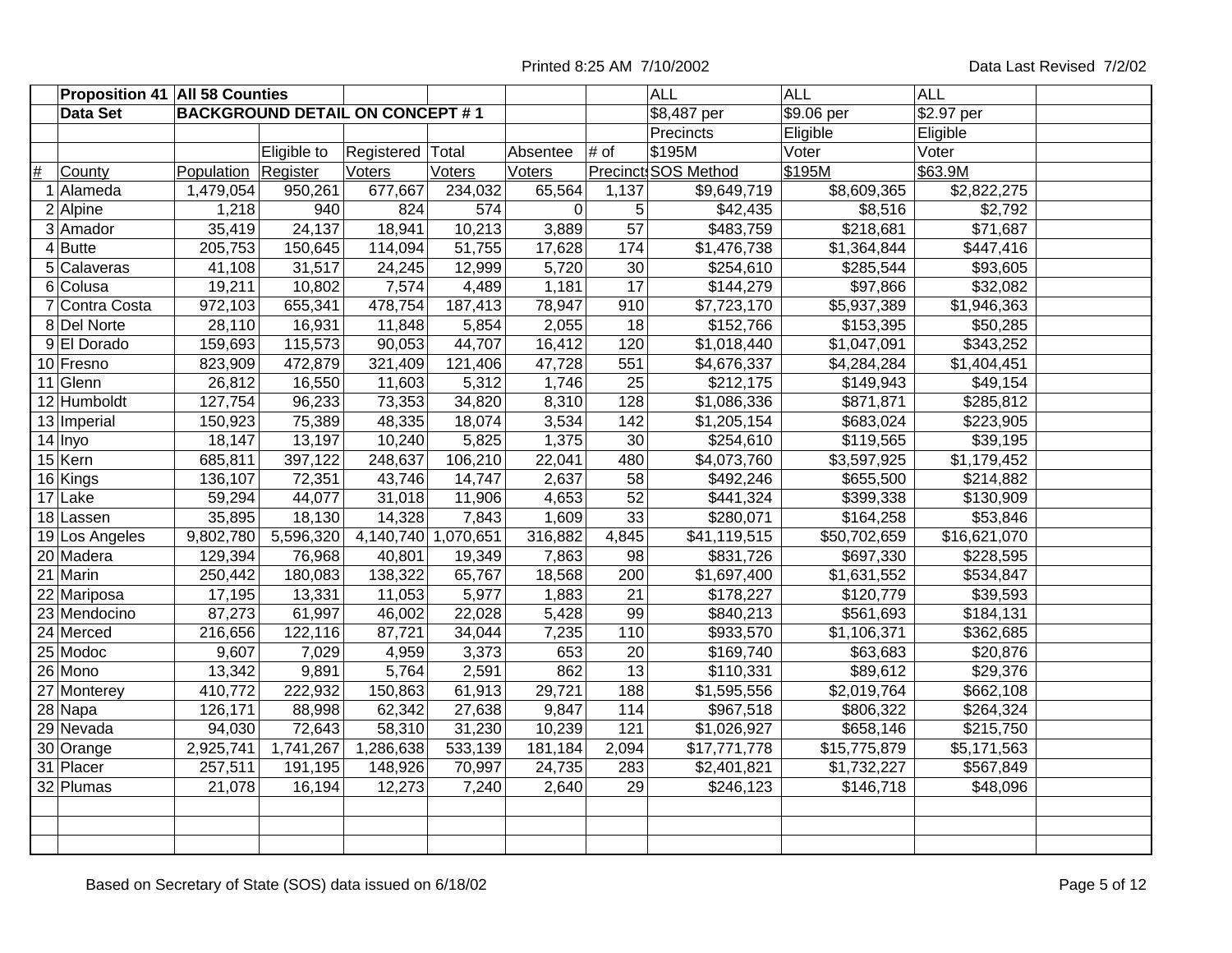|      | <b>Proposition 41 All 58 Counties</b>                             |            |             |                                                    |         |          |                  |                         |                         |              |  |
|------|-------------------------------------------------------------------|------------|-------------|----------------------------------------------------|---------|----------|------------------|-------------------------|-------------------------|--------------|--|
|      | <b>Data Set</b>                                                   |            |             | <b>BACKGROUND DETAIL ON CONCEPT #1 (Continued)</b> |         |          |                  | \$8,487 per             | \$9.06 per              | \$2.97 per   |  |
|      |                                                                   |            |             |                                                    |         |          |                  | Precincts               | Eligible                | Eligible     |  |
|      |                                                                   |            | Eligible to | Registered Total                                   |         | Absentee | # of             | \$195M                  | Voter                   | Voter        |  |
| $\#$ | County                                                            | Population | Register    | Voters                                             | Voters  | Voters   |                  | Precinct: SOS Method    | \$195M                  | \$63.9M      |  |
|      | 33 Riverside                                                      | 1,609,356  | 995,420     | 617,690                                            | 190,528 | 83,594   | 893              | \$7,578,891             | \$9,018,505             | \$2,956,397  |  |
|      | 34 Sacramento                                                     | 1,258,629  | 837,611     | 598,272                                            | 231,294 | 71,686   | 821              | \$6,967,827             | \$7,588,756             | \$2,487,705  |  |
|      | 35 San Benito                                                     | 55,224     | 33,462      | 26,358                                             | 9,511   | 2,916    | 53               | \$449,811               | \$303,166               | \$99,382     |  |
|      | 36 San Bernardino                                                 | 1,764,334  | 1,064,865   | 621,144                                            | 178,396 | 64,935   | 861              | \$7,307,307             | \$9,647,677             | \$3,162,649  |  |
|      | 37 San Diego                                                      | 2,883,595  | 1,893,200   | 1,362,861                                          | 452,740 | 201,825  | 1,725            | \$14,640,075            | \$17,152,392            | \$5,622,804  |  |
|      | 38 San Francisco                                                  | 793,729    | 576,971     | 440,016                                            | 150,249 | 54,274   | 659              | \$5,592,933             | \$5,227,357             | \$1,713,604  |  |
|      | 39 San Joaquin                                                    | 583,667    | 354,066     | 235,671                                            | 90,909  | 29,080   | 503              | \$4,268,961             | \$3,207,838             | \$1,051,576  |  |
|      | 40 San Luis Obispo                                                | 252,067    | 184,684     | 135,476                                            | 58,590  | 32,103   | $\overline{237}$ | $\overline{2,011,419}$  | \$1,673,237             | \$548,511    |  |
|      | 41 San Mateo                                                      | 720,147    | 474,079     | 332,357                                            | 121,660 | 58,342   | 532              | \$4,515,084             | \$4,295,156             | \$1,408,015  |  |
|      | 42 Santa Barbara                                                  | 408,855    | 266,671     | 208,551                                            | 74,165  | 34,081   | 488              | \$4,141,656             | \$2,416,039             | \$792,013    |  |
|      | 43 Santa Clara                                                    | 1,723,680  | 1,049,151   | 733,086                                            | 250,303 | 74,880   | 1,199            | \$10,175,913            | \$9,505,308             | \$3,115,978  |  |
|      | 44 Santa Cruz                                                     | 259,827    | 178,869     | 127,583                                            | 62,317  | 22,267   | 207              | \$1,756,809             | \$1,620,553             | \$531,241    |  |
|      | 45 Shasta                                                         | 165,669    | 120,913     | 82,886                                             | 39,397  | 11,815   | 141              | \$1,196,667             | \$1,095,472             | \$359,112    |  |
|      | 46 Sierra                                                         | 3,557      | 2,670       | 2,299                                              | 1,523   | 509      | 13               | $\overline{$110,331}$   | \$24,190                | \$7,930      |  |
|      | 47 Siskiyou                                                       | 44,292     | 32,566      | 24,572                                             | 13,048  | 3,587    | 83               | \$704,421               | \$295,048               | \$96,721     |  |
|      | 48 Solano                                                         | 403,405    | 259,190     | 171,695                                            | 62,345  | 20,057   | 282              | \$2,393,334             | \$2,348,261             | \$769,794    |  |
|      | 49 Sonoma                                                         | 468,754    | 323,631     | 231,595                                            | 120,502 | 44,552   | 466              | \$3,954,942             | \$2,932,097             | \$961,184    |  |
|      | 50 Stanislaus                                                     | 459,864    | 295,606     | 197,856                                            | 72,943  | 33,846   | 396              | $\overline{$3,360,852}$ | \$2,678,190             | \$877,950    |  |
|      | 51 Sutter                                                         | 80,942     | 52,118      | 36,919                                             | 14,922  | 6,968    | 59               | \$500,733               | \$472,189               | \$154,790    |  |
|      | 52 Tehama                                                         | 56,750     | 39,769      | 26,343                                             | 14,464  | 3,525    | $\overline{48}$  | \$407,376               | \$360,307               | \$118,114    |  |
|      | 53 Trinity                                                        | 13,070     | 9,900       | 7,584                                              | 4,835   | 1,744    | $\overline{23}$  | \$195,201               | \$89,694                | \$29,403     |  |
|      | 54 Tulare                                                         | 377,464    | 211,194     | 122,722                                            | 47,994  | 11,162   | 219              | \$1,858,653             | \$1,913,418             | \$627,246    |  |
|      | 55 Tuolumne                                                       | 53,243     | 36,653      | 30,472                                             | 14,675  | 5,462    | 75               | \$636,525               | \$332,076               | \$108,859    |  |
|      | 56 Ventura                                                        | 773,539    | 493,118     | 385,140                                            | 128,611 | 52,397   | 619              | \$5,253,453             | $\overline{$4,467,649}$ | \$1,464,560  |  |
|      | 57 Yolo                                                           | 173,501    | 119,285     | 76,981                                             | 35,944  | 11,185   | 127              | \$1,077,849             | \$1,080,722             | \$354,276    |  |
|      | 58 Yuba                                                           | 60,776     | 38,689      | 23,296                                             | 10,223  | 3,330    | 45               | \$381,915               | \$350,522               | \$114,906    |  |
|      |                                                                   |            |             |                                                    |         |          |                  | \$194,997,312           | \$194,856,953           | \$63,876,948 |  |
|      | STATE TOTALS 34,816,249 21,507,390 15,280,808 5,286,204 1,842,891 |            |             |                                                    |         |          | 22,976           |                         |                         |              |  |
|      |                                                                   |            |             |                                                    |         |          |                  |                         |                         |              |  |
|      |                                                                   |            |             |                                                    |         |          |                  |                         |                         |              |  |
|      |                                                                   |            |             |                                                    |         |          |                  |                         |                         |              |  |
|      |                                                                   |            |             |                                                    |         |          |                  |                         |                         |              |  |
|      |                                                                   |            |             |                                                    |         |          |                  |                         |                         |              |  |
|      |                                                                   |            |             |                                                    |         |          |                  |                         |                         |              |  |
|      |                                                                   |            |             |                                                    |         |          |                  |                         |                         |              |  |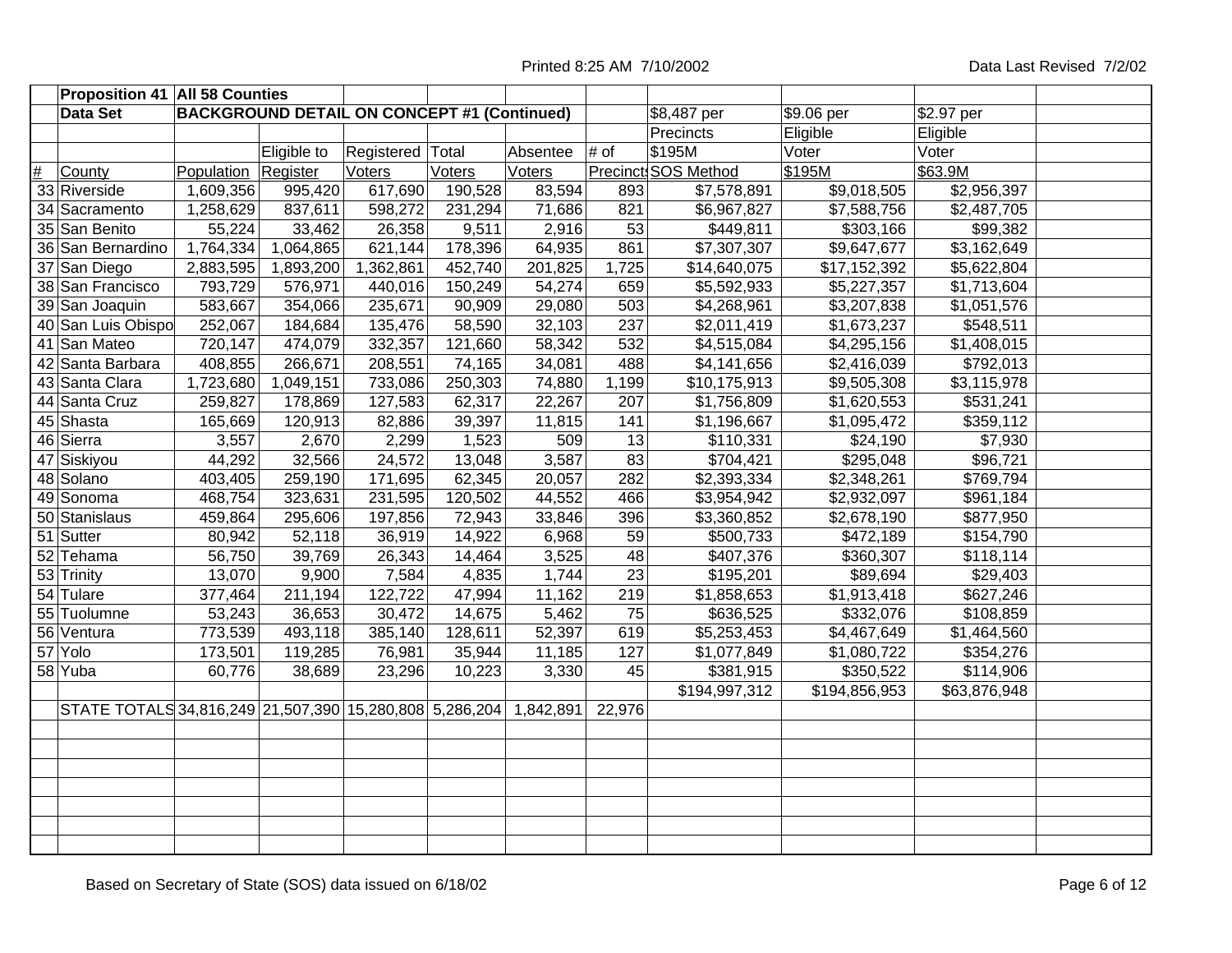|      | Proposition 41 49 Non Mandated Counties |            |                                        |                  |         |             |                 | <b>ALL</b>              | 49 0NLY     | See Note 2          |               |
|------|-----------------------------------------|------------|----------------------------------------|------------------|---------|-------------|-----------------|-------------------------|-------------|---------------------|---------------|
|      | <b>Data Set</b>                         |            | <b>BACKGROUND DETAIL ON CONCEPT #2</b> |                  |         |             |                 | \$8,487 per             | \$5.32 per  | on                  |               |
|      |                                         |            |                                        |                  |         |             |                 | Precincts               | Eligible    | Page $\overline{2}$ |               |
|      |                                         |            | Eligible to                            | Registered Total |         | Absentee    | $#$ of          | \$195M                  | Voter       |                     |               |
| $\#$ | County                                  | Population | Register                               | Voters           | Voters  | Voters      |                 | Precinct: SOS Method    | \$51.5M     |                     |               |
|      | 1 Alpine                                | 1,218      | 940                                    | 824              | 574     | $\mathbf 0$ | 5               | \$42,435                | \$5,001     |                     |               |
|      | $2$ Amador                              | 35,419     | 24,137                                 | 18,941           | 10,213  | 3,889       | 57              | \$483,759               | \$128,409   |                     |               |
|      | 3Butte                                  | 205,753    | 150,645                                | 114,094          | 51,755  | 17,628      | 174             | \$1,476,738             | \$801,431   |                     |               |
|      | 4 Calaveras                             | 41,108     | 31,517                                 | 24,245           | 12,999  | 5,720       | 30              | \$254,610               | \$167,670   |                     |               |
|      | 5 Colusa                                | 19,211     | 10,802                                 | 7,574            | 4,489   | 1,181       | 17              | \$144,279               | \$57,467    |                     |               |
|      | 6 Contra Costa                          | 972,103    | 655,341                                | 478,754          | 187,413 | 78,947      | 910             | \$7,723,170             | \$3,486,414 |                     |               |
|      | 7 Del Norte                             | 28,110     | 16,931                                 | 11,848           | 5,854   | 2,055       | $\overline{18}$ | \$152,766               | \$90,073    |                     |               |
|      | 8 El Dorado                             | 159,693    | 115,573                                | 90,053           | 44,707  | 16,412      | 120             | \$1,018,440             | \$614,848   |                     |               |
|      | 9 Fresno                                | 823,909    | 472,879                                | 321,409          | 121,406 | 47,728      | 551             | \$4,676,337             | \$2,515,716 |                     |               |
|      | 10 Glenn                                | 26,812     | 16,550                                 | 11,603           | 5,312   | 1,746       | $\overline{25}$ | \$212,175               | \$88,046    |                     |               |
|      | 11 Humboldt                             | 127,754    | 96,233                                 | 73,353           | 34,820  | 8,310       | 128             | \$1,086,336             | \$511,960   |                     |               |
|      | 12 Imperial                             | 150,923    | 75,389                                 | 48,335           | 18,074  | 3,534       | 142             | \$1,205,154             | \$401,069   |                     |               |
|      | 13 Inyo                                 | 18,147     | 13,197                                 | 10,240           | 5,825   | 1,375       | 30              | $\sqrt{$254,610}$       | \$70,208    |                     | >100% Funding |
|      | 14 Kern                                 | 685,811    | 397,122                                | 248,637          | 106,210 | 22,041      | 480             | \$4,073,760             | \$2,112,689 |                     | >100% Funding |
|      | 15 Kings                                | 136,107    | 72,351                                 | 43,746           | 14,747  | 2,637       | 58              | \$492,246               | \$384,907   |                     |               |
|      | 16 Lake                                 | 59,294     | 44,077                                 | 31,018           | 11,906  | 4,653       | 52              | \$441,324               | \$234,490   |                     |               |
|      | 17 Lassen                               | 35,895     | 18,130                                 | 14,328           | 7,843   | 1,609       | 33              | \$280,071               | \$96,452    |                     | No Project    |
|      | 18 Madera                               | 129,394    | 76,968                                 | 40,801           | 19,349  | 7,863       | $\overline{98}$ | \$831,726               | \$409,470   |                     | No Project    |
|      | 19 Marin                                | 250,442    | 180,083                                | 138,322          | 65,767  | 18,568      | 200             | \$1,697,400             | \$958,042   |                     |               |
|      | 20 Mariposa                             | 17,195     | 13,331                                 | 11,053           | 5,977   | 1,883       | 21              | \$178,227               | \$70,921    |                     |               |
|      | 21 Merced                               | 216,656    | 122,116                                | 87,721           | 34,044  | 7,235       | 110             | \$933,570               | \$649,657   |                     |               |
|      | 22 Modoc                                | 9,607      | 7,029                                  | 4,959            | 3,373   | 653         | 20              | \$169,740               | \$37,394    |                     |               |
|      | 23 Mono                                 | 13,342     | 9,891                                  | 5,764            | 2,591   | 862         | 13              | \$110,331               | \$52,620    |                     | >100% Funding |
|      | $\overline{24}$ Monterey                | 410,772    | 222,932                                | 150,863          | 61,913  | 29,721      | 188             | \$1,595,556             | \$1,185,998 |                     | No Project    |
|      | 25 Napa                                 | 126,171    | 88,998                                 | 62,342           | 27,638  | 9,847       | 114             | \$967,518               | \$473,469   |                     |               |
|      | 26 Nevada                               | 94,030     | 72,643                                 | 58,310           | 31,230  | 10,239      | 121             | \$1,026,927             | \$386,461   |                     | >100% Funding |
|      | $\overline{27}$ Orange                  | 2,925,741  | 1,741,267                              | 1,286,638        | 533,139 | 181,184     | 2,094           | \$17,771,778            | \$9,263,540 |                     |               |
|      | 28 Placer                               | 257,511    | 191,195                                | 148,926          | 70,997  | 24,735      | 283             | \$2,401,821             | \$1,017,157 |                     | >100% Funding |
|      | 29 Plumas                               | 21,078     | 16,194                                 | 12,273           | 7,240   | 2,640       | 29              | \$246,123               | \$86,152    |                     |               |
|      | 30 Riverside                            | 1,609,356  | 995,420                                | 617,690          | 190,528 | 83,594      | 893             | \$7,578,891             | \$5,295,634 |                     | No Project    |
|      | 31 San Benito                           | 55,224     | 33,462                                 | 26,358           | 9,511   | 2,916       | 53              | \$449,811               | \$178,018   |                     | >100% Funding |
|      | 32 San Francisco                        | 793,729    | 576,971                                | 440,016          | 150,249 | 54,274      | 659             | $\overline{$}5,592,933$ | \$3,069,486 |                     | >100% Funding |
|      |                                         |            |                                        |                  |         |             |                 |                         |             |                     | No Project    |
|      |                                         |            |                                        |                  |         |             |                 |                         |             |                     | No Project    |
|      |                                         |            |                                        |                  |         |             |                 |                         |             |                     | >100% Funding |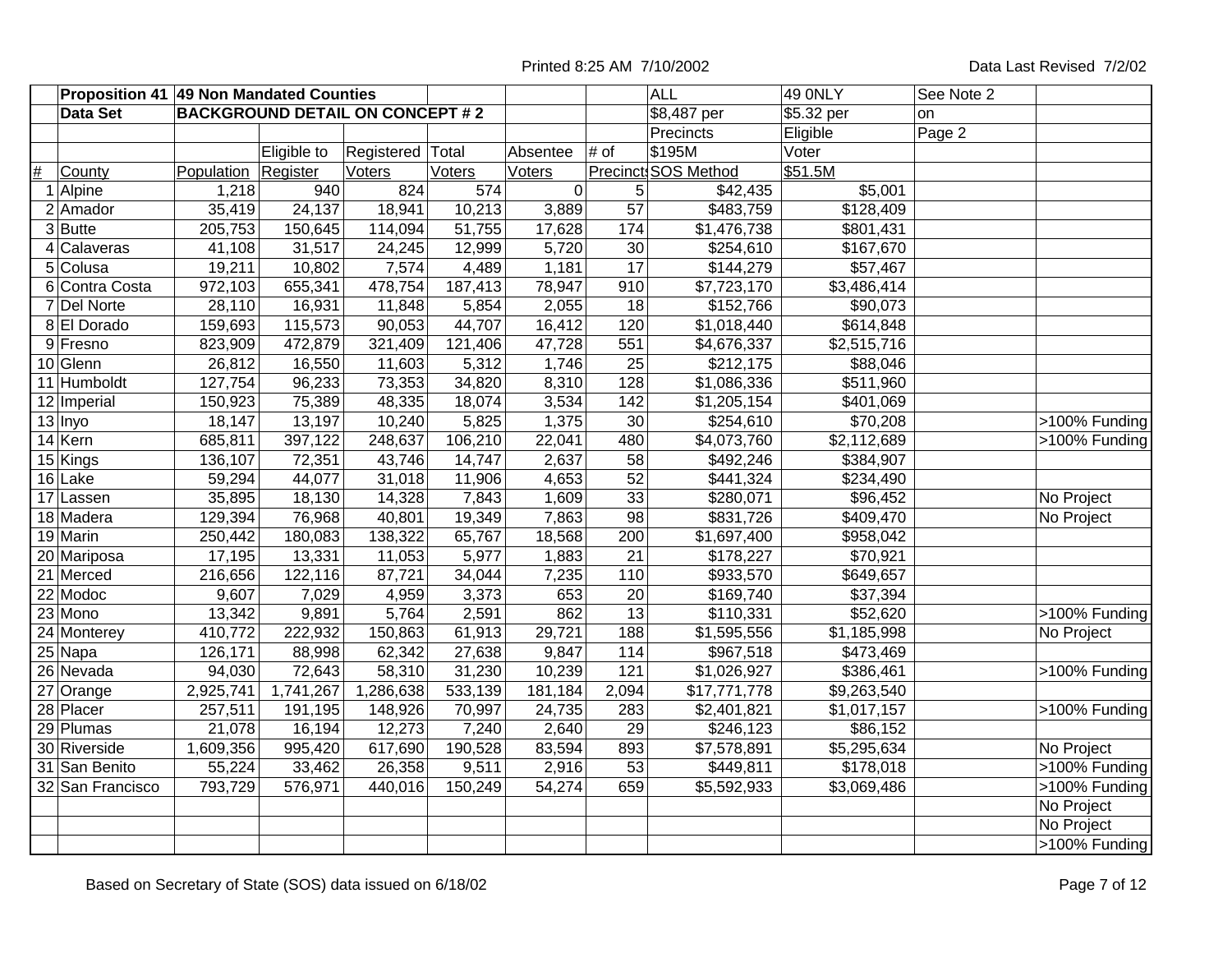|                | Proposition 41 49 Non Mandated Counties<br><b>BACKGROUND DETAIL ON CONCEPT #2 (Continued)</b> |            |             |                  |                     |           | <b>ALL</b>      | <b>49 ONLY</b>       | See Note 2   | >100% Funding |               |
|----------------|-----------------------------------------------------------------------------------------------|------------|-------------|------------------|---------------------|-----------|-----------------|----------------------|--------------|---------------|---------------|
|                | <b>Data Set</b>                                                                               |            |             |                  |                     |           |                 | \$8,487 per          | \$5.32 per   | on            | >100% Funding |
|                |                                                                                               |            |             |                  |                     |           |                 | Precincts            | Eligible     | Page 2        |               |
|                |                                                                                               |            | Eligible to | Registered Total |                     | Absentee  | # of            | \$195M               | Voter        |               | >100% Funding |
| $\frac{\#}{4}$ | County                                                                                        | Population | Register    | Voters           | Voters              | Voters    |                 | Precinct: SOS Method | \$51.5M      |               |               |
|                | 33 San Joaquin                                                                                | 583,667    | 354,066     | 235,671          | 90,909              | 29,080    | 503             | \$4,268,961          | \$1,883,631  |               | >100% Funding |
|                | 34 San Luis Obispo                                                                            | 252,067    | 184,684     | 135,476          | 58,590              | 32,103    | 237             | \$2,011,419          | \$982,519    |               |               |
|                | 35 San Mateo                                                                                  | 720,147    | 474,079     | 332,357          | 121,660             | 58,342    | 532             | \$4,515,084          | \$2,522,100  |               |               |
|                | 36 Santa Barbara                                                                              | 408,855    | 266,671     | 208,551          | 74,165              | 34,081    | 488             | \$4,141,656          | \$1,418,690  |               |               |
|                | 37 Santa Cruz                                                                                 | 259,827    | 178,869     | 127,583          | 62,317              | 22,267    | 207             | \$1,756,809          | \$951,583    |               |               |
|                | 38 Sierra                                                                                     | 3,557      | 2,670       | 2,299            | 1,523               | 509       | 13              | \$110,331            | \$14,204     |               |               |
|                | 39 Siskiyou                                                                                   | 44,292     | 32,566      | 24,572           | 13,048              | 3,587     | $\overline{83}$ | \$704,421            | \$173,251    |               |               |
|                | 40 Sonoma                                                                                     | 468,754    | 323,631     | 231,595          | 120,502             | 44,552    | 466             | \$3,954,942          | \$1,721,717  |               |               |
|                | 41 Stanislaus                                                                                 | 459,864    | 295,606     | 197,856          | 72,943              | 33,846    | 396             | \$3,360,852          | \$1,572,624  |               |               |
|                | 42 Sutter                                                                                     | 80,942     | 52,118      | 36,919           | 14,922              | 6,968     | 59              | \$500,733            | \$277,268    |               |               |
|                | 43 Tehama                                                                                     | 56,750     | 39,769      | 26,343           | 14,464              | 3,525     | 48              | \$407,376            | \$211,571    |               |               |
|                | 44 Trinity                                                                                    | 13,070     | 9,900       | 7,584            | 4,835               | 1,744     | $\overline{23}$ | \$195,201            | \$52,668     |               |               |
|                | 45 Tulare                                                                                     | 377,464    | 211,194     | 122,722          | 47,994              | 11,162    | 219             | \$1,858,653          | \$1,123,552  |               |               |
|                | 46 Tuolumne                                                                                   | 53,243     | 36,653      | 30,472           | 14,675              | 5,462     | 75              | \$636,525            | \$194,994    |               |               |
|                | 47 Ventura                                                                                    | 773,539    | 493,118     | 385,140          | 128,611             | 52,397    | 619             | \$5,253,453          | \$2,623,388  |               |               |
|                | 48 Yolo                                                                                       | 173,501    | 119,285     | 76,981           | 35,944              | 11,185    | 127             | \$1,077,849          | \$634,596    |               |               |
|                | 49 Yuba                                                                                       | 60,776     | 38,689      | 23,296           | 10,223              | 3,330     | 45              | \$381,915            | \$205,825    |               |               |
|                |                                                                                               |            |             |                  |                     |           |                 |                      |              |               | No Project    |
|                | <b>TOTALS</b>                                                                                 | 15,247,830 | 9,673,882   |                  | 6,846,455 2,745,018 | 1,009,819 | 11,866          |                      | \$51,465,052 |               | >100% Funding |
|                |                                                                                               |            |             |                  |                     |           |                 |                      |              |               |               |
|                | STATEWIDE TOTA 34,816,249 21,507,390 15,280,808 5,286,204                                     |            |             |                  |                     | 1,842,891 | 22,976          |                      |              |               |               |
|                |                                                                                               |            |             |                  |                     |           |                 |                      |              |               |               |
|                | 49 COUNTIES % OF                                                                              | 43.80%     | 44.98%      | 44.80%           | 51.93%              |           | 54.80% 51.65%   |                      |              |               | No Project    |
|                | <b>STATE</b>                                                                                  |            |             |                  |                     |           |                 |                      |              |               | >100% Funding |
|                |                                                                                               |            |             |                  |                     |           |                 |                      |              |               |               |
|                |                                                                                               |            |             |                  |                     |           |                 |                      |              |               | No Project    |
|                |                                                                                               |            |             |                  |                     |           |                 |                      |              |               | No Project    |
|                |                                                                                               |            |             |                  |                     |           |                 |                      |              |               |               |
|                |                                                                                               |            |             |                  |                     |           |                 |                      |              |               |               |
|                |                                                                                               |            |             |                  |                     |           |                 |                      |              |               | >100% Funding |
|                |                                                                                               |            |             |                  |                     |           |                 |                      |              |               |               |
|                |                                                                                               |            |             |                  |                     |           |                 |                      |              |               | No Project    |
|                |                                                                                               |            |             |                  |                     |           |                 |                      |              |               | No Project    |
|                |                                                                                               |            |             |                  |                     |           |                 |                      |              |               |               |
|                |                                                                                               |            |             |                  |                     |           |                 |                      |              |               | No Project    |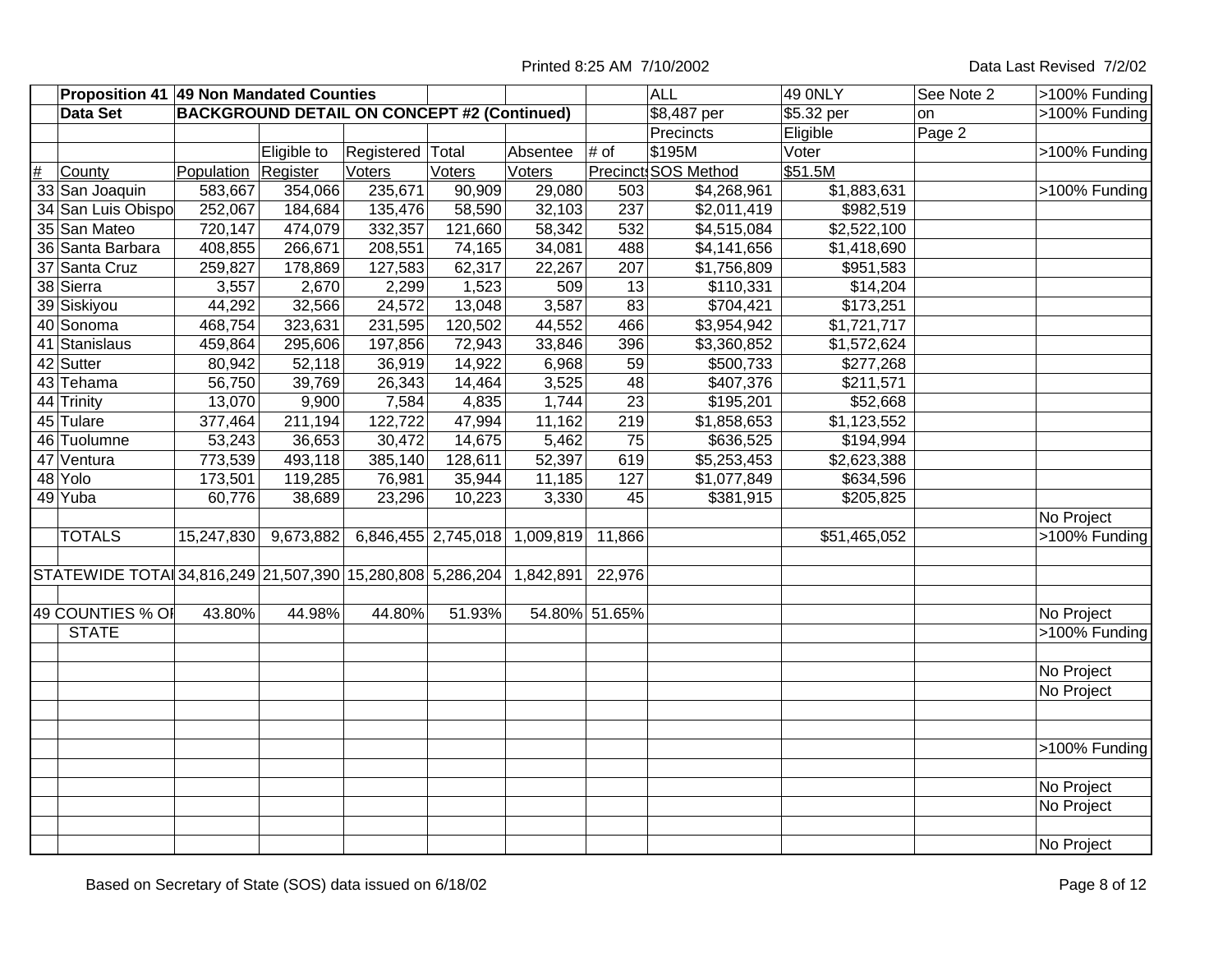| ILLUSTRATION: THE PROPOSAL BY THE SOS STAFF (Precincts) CREATES REXTRA GENERAL FUND COSTS TO FULLY FUND |  |                                                                       |                 |                     |         |               |                      |                |                   |                         |                            |  |
|---------------------------------------------------------------------------------------------------------|--|-----------------------------------------------------------------------|-----------------|---------------------|---------|---------------|----------------------|----------------|-------------------|-------------------------|----------------------------|--|
| PROJECTS IN THE 53 COUNTIES WHO SUBMITTED COST ESTIMATES. PLUS OVERALLOCATIONS                          |  |                                                                       |                 |                     |         |               |                      |                |                   |                         |                            |  |
|                                                                                                         |  |                                                                       |                 |                     |         |               |                      |                |                   | Balance of              |                            |  |
|                                                                                                         |  | Proposition 41   All 58 Counties/SOS IMPACT ON 53 Counties with costs |                 |                     |         |               |                      |                | <b>ALL</b>        | <b>Project Costs</b>    |                            |  |
| <b>Data Set</b>                                                                                         |  |                                                                       |                 |                     |         |               |                      | Replacement    | \$8,487 per       | to be Paid by           |                            |  |
|                                                                                                         |  |                                                                       |                 |                     |         |               |                      | Project        | Precincts         | <b>General Fund</b>     |                            |  |
|                                                                                                         |  |                                                                       | Eligible to     | Registered Total    |         | Absentee      | # of                 | Cost Est.@100% | \$195M            | of Each County          |                            |  |
| #<br>County                                                                                             |  | Population                                                            | <b>Register</b> | <b>Voters</b>       | Voters  | <b>Voters</b> | <b>Precinc</b> Total |                | <b>SOS Method</b> | due to SOS Method       |                            |  |
| 1 Alameda                                                                                               |  | 1,479,054                                                             | 950,261         | 677,667             | 234,032 | 65,564        | 1,137                | \$11,600,000   | \$9,649,719       | \$1,950,281             |                            |  |
| $2$ Alpine                                                                                              |  | 1,218                                                                 | 940             | 824                 | 574     | $\Omega$      | 5                    | 100,000        | \$42,435          | \$57,565                |                            |  |
| 3 Amador                                                                                                |  | 35,419                                                                | 24,137          | 18,941              | 10,213  | 3,889         | $\overline{57}$      | 30,000         | \$483,759         | $\sqrt{50}$             |                            |  |
| 4 Butte                                                                                                 |  | 205,753                                                               | 150,645         | 114,094             | 51,755  | 17,628        | $\frac{1}{174}$      | 3,200,000      | \$1,476,738       | \$0                     |                            |  |
| 5 Calaveras                                                                                             |  | 41,108                                                                | 31,517          | 24,245              | 12,999  | 5,720         | 30 <sup>°</sup>      | 325,000        | \$254,610         | \$70,390                |                            |  |
| 6 Colusa                                                                                                |  | 19,211                                                                | 10,802          | 7,574               | 4,489   | 1,181         | 17                   | 339,000        | \$144,279         | \$110,721               |                            |  |
| 7 Contra Costa                                                                                          |  | 972,103                                                               | 655,341         | 478,754             | 187,413 | 78,947        | 910                  | $\mathbf 0$    | \$7,723,170       | \$0                     |                            |  |
| 8 Del Norte                                                                                             |  | 28,110                                                                | 16,931          | 11,848              | 5,854   | 2,055         | $\overline{18}$      | $\mathbf 0$    | \$152,766         | $\overline{50}$         |                            |  |
| 9 El Dorado                                                                                             |  | 159,693                                                               | 115,573         | 90,053              | 44,707  | 16,412        | 120                  | 100,000        | \$1,018,440       | $\sqrt{6}$              |                            |  |
| 10 Fresno                                                                                               |  | 823,909                                                               | 472,879         | 321,409             | 121,406 | 47,728        | 551                  | 6,000,000      | \$4,676,337       |                         | $$1,323,663$ >100% Funding |  |
| 11 Glenn                                                                                                |  | 26,812                                                                | 16,550          | 11,603              | 5,312   | 1,746         | 25                   | 800,000        | \$212,175         | \$187,825               |                            |  |
| 12 Humboldt                                                                                             |  | 127,754                                                               | 96,233          | 73,353              | 34,820  | 8,310         | 128                  | 1,706,000      | \$1,086,336       | \$613,664               |                            |  |
| 13 Imperial                                                                                             |  | 150,923                                                               | 75,389          | 48,335              | 18,074  | 3,534         | 142                  | 350,000        | \$1,205,154       | \$0                     |                            |  |
| 14 Inyo                                                                                                 |  | 18,147                                                                | 13,197          | 10,240              | 5,825   | 1,375         | 30                   | 100,000        | \$254,610         |                         | \$0 No Project             |  |
| 15 Kern                                                                                                 |  | 685,811                                                               | 397,122         | 248,637             | 106,210 | 22,041        | 480                  | 5,500,000      | \$4,073,760       |                         | \$126,240 No Project       |  |
| 16 Kings                                                                                                |  | 136,107                                                               | 72,351          | 43,746              | 14,747  | 2,637         | 58                   | 59,000         | \$492,246         |                         | \$0 >100% Funding          |  |
| 17 Lake                                                                                                 |  | 59,294                                                                | 44,077          | 31,018              | 11,906  | 4,653         | 52                   | 824,977        | \$441,324         | $\overline{$}383,653$   |                            |  |
| 18 Lassen                                                                                               |  | 35,895                                                                | 18,130          | 14,328              | 7,843   | 1,609         | 33                   | 292,500        | \$280,071         | \$0                     |                            |  |
| 19 Los Angeles                                                                                          |  | 9,802,780                                                             | 5,596,320       | 4,140,740 1,070,651 |         | 316,882       | 4,845                | 107,500,000    | \$41,119,515      | \$39,505,485            |                            |  |
| 20 Madera                                                                                               |  | 129,394                                                               | 76,968          | 40,801              | 19,349  | 7,863         | 98                   | 350,000        | \$831,726         |                         | \$0 >100% Funding          |  |
| 21 Marin                                                                                                |  | 250,442                                                               | 180,083         | 138,322             | 65,767  | 18,568        | 200                  | 900,000        | \$1,697,400       |                         | \$0 >100% Funding          |  |
| 22 Mariposa                                                                                             |  | 17,195                                                                | 13,331          | 11,053              | 5,977   | 1,883         | 21                   | 127,000        | \$178,227         | \$0                     |                            |  |
| 23 Mendocino                                                                                            |  | 87,273                                                                | 61,997          | 46,002              | 22,028  | 5,428         | 99                   | $\Omega$       | \$840,213         |                         | \$0 >100% Funding          |  |
| 24 Merced                                                                                               |  | 216,656                                                               | 122,116         | 87,721              | 34,044  | 7,235         | 110                  | 1,200,000      | \$933,570         | \$0                     |                            |  |
| 25 Modoc                                                                                                |  | 9,607                                                                 | 7,029           | 4,959               | 3,373   | 653           | 20                   | 110,000        | \$169,740         | \$0                     |                            |  |
| 26 Mono                                                                                                 |  | 13,342                                                                | 9,891           | 5,764               | 2,591   | 862           | 13                   | 60,000         | \$110,331         | $\overline{50}$         |                            |  |
| 27 Monterey                                                                                             |  | 410,772                                                               | 222,932         | 150,863             | 61,913  | 29,721        | 188                  | 150,000        | \$1,595,556       |                         | \$0 >100% Funding          |  |
| $\overline{28}$ Napa                                                                                    |  | 126,171                                                               | 88,998          | 62,342              | 27,638  | 9,847         | $\frac{114}{114}$    | 2,290,000      | \$967,518         |                         | \$1,019,982 >100% Funding  |  |
| 29 Nevada                                                                                               |  | 94,030                                                                | 72,643          | 58,310              | 31,230  | 10,239        | 121                  | 1,343,000      | \$1,026,927       |                         | \$0 >100% Funding          |  |
| 30 Orange                                                                                               |  | 2,925,741                                                             | 1,741,267       | 1,286,638           | 533,139 | 181,184       | 2,094                | 25,000,000     | \$17,771,778      | \$12,228,222 No Project |                            |  |
| 31 Placer                                                                                               |  | 257,511                                                               | 191,195         | 148,926             | 70,997  | 24,735        | 283                  | 1,600,000      | \$2,401,821       | \$0                     |                            |  |
| $\overline{32}$ Plumas                                                                                  |  | 21,078                                                                | 16,194          | 12,273              | 7,240   | 2,640         | 29                   | 340,000        | \$246,123         | \$13,877                |                            |  |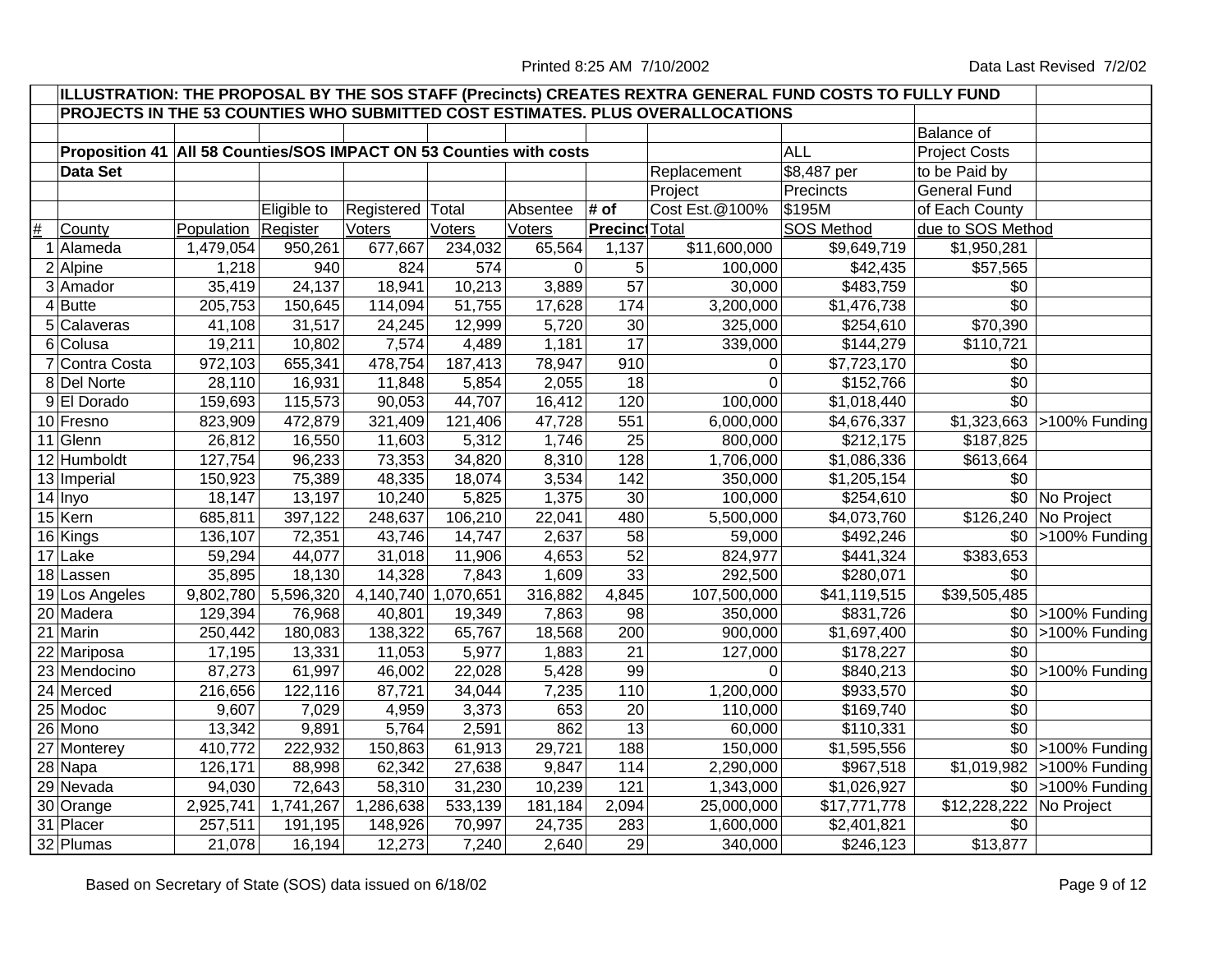|               |                                                                       |                     |             |                  |         |          |                       |                                                                                | ILLUSTRATION: THE PROPOSAL BY THE SOS STAFF (Precincts) CREATES REXTRA GENERAL FUND COSTS TO FULLY FUND                            |                              | >100% Funding               |
|---------------|-----------------------------------------------------------------------|---------------------|-------------|------------------|---------|----------|-----------------------|--------------------------------------------------------------------------------|------------------------------------------------------------------------------------------------------------------------------------|------------------------------|-----------------------------|
|               |                                                                       |                     |             |                  |         |          |                       | PROJECTS IN THE 53 COUNTIES WHO SUBMITTED COST ESTIMATES. PLUS OVERALLOCATIONS |                                                                                                                                    |                              | >100% Funding               |
|               |                                                                       |                     |             |                  |         |          |                       |                                                                                |                                                                                                                                    | Balance of                   |                             |
|               | Proposition 41   All 58 Counties/SOS IMPACT ON 53 Counties with costs |                     |             |                  |         |          |                       |                                                                                | <b>ALL</b>                                                                                                                         | <b>Project Costs</b>         |                             |
|               | <b>Data Set</b>                                                       | (CONTINUED)         |             |                  |         |          |                       | Replacement                                                                    | \$8,487 per precinc to be Paid by                                                                                                  |                              |                             |
|               |                                                                       |                     | Eligible to | Registered Total |         | Absentee | # of                  | Cost Est.@100%                                                                 | \$195M                                                                                                                             | of Each County >100% Funding |                             |
| $\frac{1}{4}$ | County                                                                | Population Register |             | <b>Voters</b>    | Voters  | Voters   | <b>Precinct Total</b> |                                                                                | SOS Method                                                                                                                         | due to SOS Method            |                             |
|               | 33 Riverside                                                          | 1,609,356           | 995,420     | 617,690          | 190,528 | 83,594   | 893                   | 14,000,000                                                                     | \$7,578,891                                                                                                                        | \$2,921,109                  |                             |
|               | 34 Sacramento                                                         | 1,258,629           | 837,611     | 598,272          | 231,294 | 71,686   | 821                   | 30,000,000                                                                     | \$6,967,827                                                                                                                        | \$13,032,173                 |                             |
|               | 35 San Benito                                                         | 55,224              | 33,462      | 26,358           | 9,511   | 2,916    | 53                    | 700,000                                                                        | \$449,811                                                                                                                          | \$75,189                     |                             |
|               | 36 San Bernardino                                                     | 1,764,334           | 1,064,865   | 621,144          | 178,396 | 64,935   | 861                   | 16,900,000                                                                     | \$7,307,307                                                                                                                        | \$9,592,693                  |                             |
|               | 37 San Diego                                                          | 2,883,595           | 1,893,200   | 1,362,861        | 452,740 | 201,825  | 1,725                 | 35,000,000                                                                     | $\overline{$14,640,075}$                                                                                                           | \$11,609,925                 |                             |
|               | 38 San Francisco                                                      | 793,729             | 576,971     | 440,016          | 150,249 | 54,274   | 659                   | 15,000,000                                                                     | \$5,592,933                                                                                                                        | $\overline{$9,40}$ 7,067     |                             |
|               | 39 San Joaquin                                                        | 583,667             | 354,066     | 235,671          | 90,909  | 29,080   | 503                   | 6,300,000                                                                      | \$4,268,961                                                                                                                        | \$1,731,039                  |                             |
|               | 40 San Luis Obispo                                                    | 252,067             | 184,684     | 135,476          | 58,590  | 32,103   | $\overline{237}$      | 1,900,000                                                                      | \$2,011,419                                                                                                                        | \$288,581                    |                             |
|               | 41 San Mateo                                                          | 720,147             | 474,079     | 332,357          | 121,660 | 58,342   | 532                   | 250,000                                                                        | \$4,515,084                                                                                                                        | $\sqrt{6}$                   |                             |
|               | 42 Santa Barbara                                                      | 408,855             | 266,671     | 208,551          | 74,165  | 34,081   | 488                   | 1,610,000                                                                      | \$4,141,656                                                                                                                        | \$0                          |                             |
|               | 43 Santa Clara                                                        | 1,723,680           | 1,049,151   | 733,086          | 250,303 | 74,880   | 1,199                 | 23,000,000                                                                     | \$10,175,913                                                                                                                       | \$12,824,087                 |                             |
|               | 44 Santa Cruz                                                         | 259,827             | 178,869     | 127,583          | 62,317  | 22,267   | 207                   | 2,500,000                                                                      | \$1,756,809                                                                                                                        | \$743,191                    |                             |
|               | 45 Shasta                                                             | 165,669             | 120,913     | 82,886           | 39,397  | 11,815   | 141                   | 5,000,000                                                                      | \$1,196,667                                                                                                                        | \$3,803,333                  |                             |
|               | 46 Sierra                                                             | 3,557               | 2,670       | 2,299            | 1,523   | 509      | 13                    | $\Omega$                                                                       | \$110,331                                                                                                                          | \$0                          |                             |
|               | 47 Siskiyou                                                           | 44,292              | 32,566      | 24,572           | 13,048  | 3,587    | $\overline{83}$       | 421,000                                                                        | \$704,421                                                                                                                          | $\overline{30}$              |                             |
|               | 48 Solano                                                             | 403,405             | 259,190     | 171,695          | 62,345  | 20,057   | 282                   | 5,200,000                                                                      | \$2,393,334                                                                                                                        |                              | $$2,606,666$ >100% Funding  |
|               | 49 Sonoma                                                             | 468,754             | 323,631     | 231,595          | 120,502 | 44,552   | 466                   | $\Omega$                                                                       | \$3,954,942                                                                                                                        | \$0                          | >100% Funding               |
|               | 50 Stanislaus                                                         | 459,864             | 295,606     | 197,856          | 72,943  | 33,846   | 396                   | 5,333,000                                                                      | \$3,360,852                                                                                                                        | \$0                          |                             |
|               | 51 Sutter                                                             | 80,942              | 52,118      | 36,919           | 14,922  | 6,968    | 59                    | 1,500,000                                                                      | \$500,733                                                                                                                          | \$999,267                    |                             |
|               | 52 Tehama                                                             | 56,750              | 39,769      | 26,343           | 14,464  | 3,525    | 48                    | 950,000                                                                        | \$407,376                                                                                                                          | \$392,624                    |                             |
|               | 53 Trinity                                                            | 13,070              | 9,900       | 7,584            | 4,835   | 1,744    | $\overline{23}$       | 53,000                                                                         | \$195,201                                                                                                                          |                              | \$0 No Project              |
|               | 54 Tulare                                                             | 377,464             | 211,194     | 122,722          | 47,994  | 11,162   | $\overline{219}$      | 2,600,000                                                                      | \$1,858,653                                                                                                                        | \$141,347                    | >100% Funding               |
|               | 55 Tuolumne                                                           | 53,243              | 36,653      | 30,472           | 14,675  | 5,462    | 75                    | 300,000                                                                        | \$636,525                                                                                                                          | \$0                          |                             |
|               | 56 Ventura                                                            | 773,539             | 493,118     | 385,140          | 128,611 | 52,397   | 619                   | 8,000,000                                                                      | \$5,253,453                                                                                                                        |                              | $\overline{\$0}$ No Project |
|               | 57 Yolo                                                               | 173,501             | 119,285     | 76,981           | 35,944  | 11,185   | 127                   | 2,900,000                                                                      | \$1,077,849                                                                                                                        | \$1,822,151                  | >100% Funding               |
|               | 58 Yuba                                                               | 60,776              | 38,689      | 23,296           | 10,223  | 3,330    | 45                    | 600,000                                                                        | \$381,915                                                                                                                          | \$0                          |                             |
|               |                                                                       |                     |             |                  |         |          |                       |                                                                                |                                                                                                                                    |                              |                             |
|               | STATE TOTALS 34,816,249 21,507,390 15,280,808 5,286,204 1,842,891     |                     |             |                  |         |          | 22,976                | \$285,778,452                                                                  | $\overline{$}194,997,312$                                                                                                          |                              | \$129,582,010 >100% Funding |
|               |                                                                       |                     |             |                  |         |          |                       |                                                                                | The 9 Mandated Counties would contribute \$84.5M or over 65% of the \$129.5M in costs that will be borne by Counties to fully fund |                              |                             |
|               | replacement/modernization projects under the SOS method.              |                     |             |                  |         |          |                       |                                                                                |                                                                                                                                    |                              | >100% Funding               |
|               |                                                                       |                     |             |                  |         |          |                       |                                                                                |                                                                                                                                    |                              |                             |
|               |                                                                       |                     |             |                  |         |          |                       |                                                                                |                                                                                                                                    |                              |                             |
|               |                                                                       |                     |             |                  |         |          |                       |                                                                                |                                                                                                                                    |                              |                             |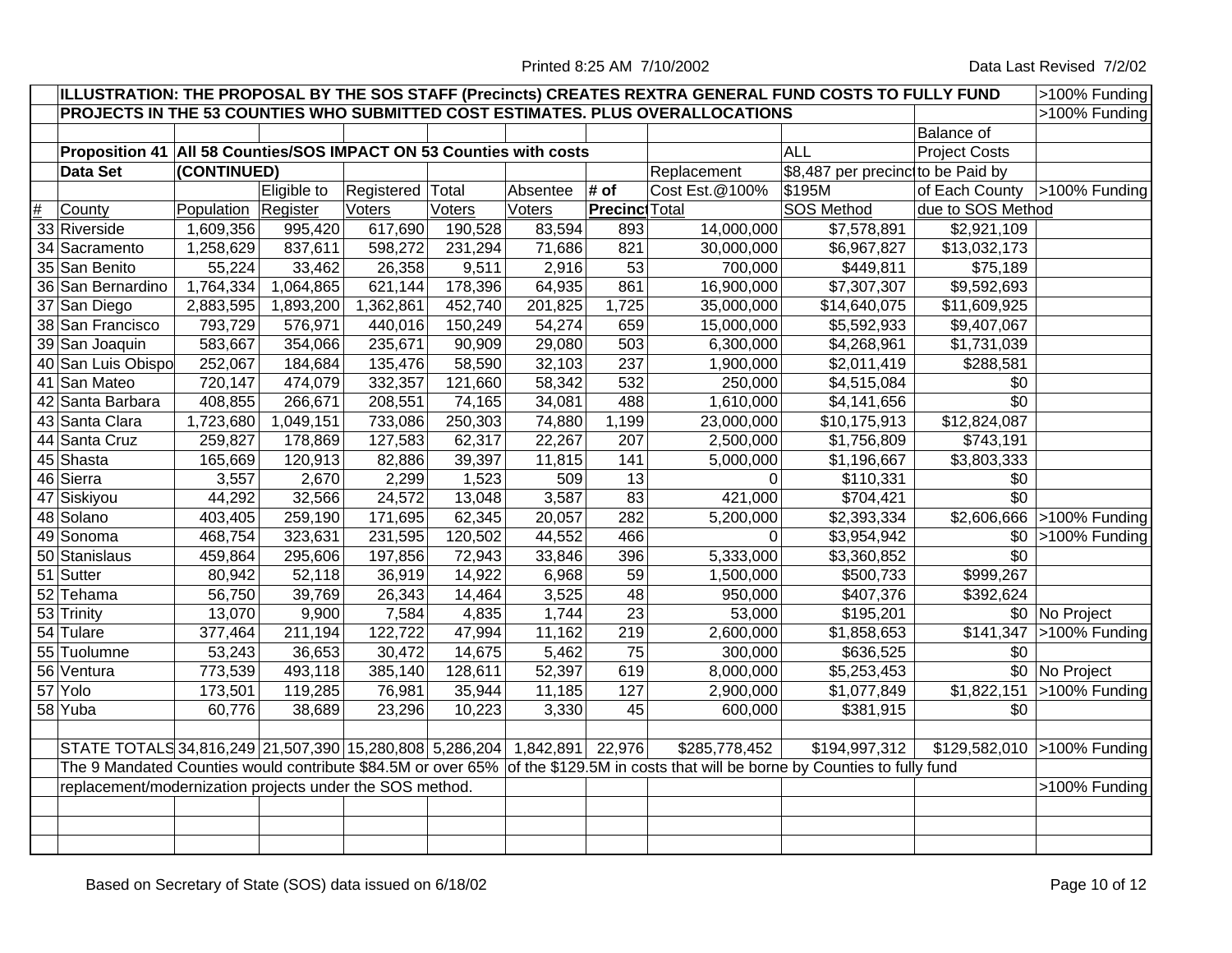|                                                                                | ILLUSTRATION: THE PROPOSAL BY THE SOS STAFF (Eligible Voters) CREATES EXTRA GENERAL FUND COSTS TO FULLY FUND |            |                 |                                     |                     |          |                        |                |                       |                      |  |
|--------------------------------------------------------------------------------|--------------------------------------------------------------------------------------------------------------|------------|-----------------|-------------------------------------|---------------------|----------|------------------------|----------------|-----------------------|----------------------|--|
| PROJECTS IN THE 53 COUNTIES WHO SUBMITTED COST ESTIMATES. PLUS OVERALLOCATIONS |                                                                                                              |            |                 |                                     |                     |          |                        |                |                       |                      |  |
|                                                                                |                                                                                                              |            |                 |                                     |                     |          |                        |                |                       | <b>Balance of</b>    |  |
|                                                                                | Proposition 41   All 58 Counties/SOS IMPACT ON 53 Counties with costs                                        |            |                 |                                     |                     |          |                        |                |                       | <b>Project Costs</b> |  |
|                                                                                | <b>Data Set</b>                                                                                              |            |                 |                                     |                     |          |                        | Replacement    | \$9.06 per            | to be Paid by        |  |
|                                                                                |                                                                                                              |            |                 |                                     |                     |          |                        | Project        | Eligible Voter        | <b>General Fund</b>  |  |
|                                                                                |                                                                                                              |            |                 | <b>Eligible to Registered Total</b> |                     | Absentee | # of                   | Cost Est.@100% | \$195M                | of Each County       |  |
| #                                                                              | County                                                                                                       | Population | <b>Register</b> | Voters                              | Voters              | Voters   | <b>Precinct: Total</b> |                | SOS Method            | due to SOS Method    |  |
|                                                                                | 1 Alameda                                                                                                    | 1,479,054  | 950,261         | 677,667                             | 234,032             | 65,564   | 1,137                  | \$11,600,000   | \$8,609,365           | \$2,990,635          |  |
|                                                                                | $2$ Alpine                                                                                                   | 1,218      | 940             | 824                                 | 574                 | 0        | 5                      | \$100,000      | \$8,516               | \$91,484             |  |
|                                                                                | 3 Amador                                                                                                     | 35,419     | 24,137          | 18,941                              | $\overline{10,213}$ | 3,889    | 57                     | \$30,000       | \$218,681             | (\$188,681)          |  |
|                                                                                | 4 Butte                                                                                                      | 205,753    | 150,645         | 114,094                             | 51,755              | 17,628   | 174                    | \$3,200,000    | \$1,364,844           | \$1,835,156          |  |
|                                                                                | 5 Calaveras                                                                                                  | 41,108     | 31,517          | 24,245                              | 12,999              | 5,720    | 30                     | \$325,000      | $\overline{$}285,544$ | \$39,456             |  |
|                                                                                | 6 Colusa                                                                                                     | 19,211     | 10,802          | 7,574                               | 4,489               | 1,181    | $\overline{17}$        | \$339,000      | \$97,866              | \$241,134            |  |
|                                                                                | 7 Contra Costa                                                                                               | 972,103    | 655,341         | 478,754                             | 187,413             | 78,947   | 910                    | \$0            | \$5,937,389           | (\$5,937,389)        |  |
|                                                                                | 8 Del Norte                                                                                                  | 28,110     | 16,931          | 11,848                              | 5,854               | 2,055    | $\overline{18}$        | \$0            | \$153,395             | (\$153,395)          |  |
|                                                                                | 9 El Dorado                                                                                                  | 159,693    | 115,573         | 90,053                              | 44,707              | 16,412   | 120                    | \$100,000      | \$1,047,091           | (\$947,091)          |  |
|                                                                                | 10 Fresno                                                                                                    | 823,909    | 472,879         | 321,409                             | 121,406             | 47,728   | 551                    | \$6,000,000    | \$4,284,284           | \$1,715,716          |  |
|                                                                                | 11 Glenn                                                                                                     | 26,812     | 16,550          | 11,603                              | 5,312               | 1,746    | 25                     | \$800,000      | \$149,943             | \$650,057            |  |
|                                                                                | 12 Humboldt                                                                                                  | 127,754    | 96,233          | 73,353                              | 34,820              | 8,310    | 128                    | \$1,706,000    | \$871,871             | \$834,129            |  |
|                                                                                | 13 Imperial                                                                                                  | 150,923    | 75,389          | 48,335                              | 18,074              | 3,534    | 142                    | \$350,000      | \$683,024             | (\$333,024)          |  |
|                                                                                | $14$ Inyo                                                                                                    | 18,147     | 13,197          | 10,240                              | 5,825               | 1,375    | 30                     | \$100,000      | \$119,565             | (\$19,565)           |  |
|                                                                                | $15$ Kern                                                                                                    | 685,811    | 397,122         | 248,637                             | 106,210             | 22,041   | 480                    | \$5,500,000    | \$3,597,925           | \$1,902,075          |  |
|                                                                                | 16 Kings                                                                                                     | 136,107    | 72,351          | 43,746                              | 14,747              | 2,637    | 58                     | \$59,000       | \$655,500             | (\$596,500)          |  |
|                                                                                | 17 Lake                                                                                                      | 59,294     | 44,077          | 31,018                              | 11,906              | 4,653    | 52                     | \$824,977      | \$399,338             | \$425,639            |  |
|                                                                                | 18 Lassen                                                                                                    | 35,895     | 18,130          | 14,328                              | 7,843               | 1,609    | 33                     | \$292,500      | \$164,258             | \$128,242            |  |
|                                                                                | 19 Los Angeles                                                                                               | 9,802,780  | 5,596,320       | 4,140,740 1,070,651                 |                     | 316,882  | 4,845                  | \$107,500,000  | \$50,702,659          | \$56,797,341         |  |
|                                                                                | 20 Madera                                                                                                    | 129,394    | 76,968          | 40,801                              | 19,349              | 7,863    | 98                     | \$350,000      | \$697,330             | (\$347,330)          |  |
|                                                                                | 21 Marin                                                                                                     | 250,442    | 180,083         | 138,322                             | 65,767              | 18,568   | 200                    | \$900,000      | \$1,631,552           | (\$731,552)          |  |
|                                                                                | 22 Mariposa                                                                                                  | 17,195     | 13,331          | 11,053                              | 5,977               | 1,883    | 21                     | \$127,000      | \$120,779             | \$6,221              |  |
|                                                                                | 23 Mendocino                                                                                                 | 87,273     | 61,997          | 46,002                              | 22,028              | 5,428    | 99                     | \$0            | \$561,693             | (\$561,693)          |  |
|                                                                                | 24 Merced                                                                                                    | 216,656    | 122,116         | 87,721                              | 34,044              | 7,235    | 110                    | \$1,200,000    | \$1,106,371           | \$93,629             |  |
|                                                                                | 25 Modoc                                                                                                     | 9,607      | 7,029           | 4,959                               | 3,373               | 653      | 20                     | \$110,000      | \$63,683              | \$46,317             |  |
|                                                                                | 26 Mono                                                                                                      | 13,342     | 9,891           | 5,764                               | 2,591               | 862      | 13                     | \$60,000       | \$89,612              | (\$29,612)           |  |
|                                                                                | 27 Monterey                                                                                                  | 410,772    | 222,932         | 150,863                             | 61,913              | 29,721   | 188                    | \$150,000      | \$2,019,764           | (\$1,869,764)        |  |
|                                                                                | $28$ Napa                                                                                                    | 126,171    | 88,998          | 62,342                              | 27,638              | 9,847    | 114                    | \$2,290,000    | \$806,322             | \$1,483,678          |  |
|                                                                                | 29 Nevada                                                                                                    | 94,030     | 72,643          | 58,310                              | 31,230              | 10,239   | 121                    | \$1,343,000    | \$658,146             | \$684,854            |  |
|                                                                                | 30 Orange                                                                                                    | 2,925,741  | 1,741,267       | 1,286,638                           | 533,139             | 181,184  | 2,094                  | \$25,000,000   | \$15,775,879          | \$9,224,121          |  |
|                                                                                | 31 Placer                                                                                                    | 257,511    | 191,195         | 148,926                             | 70,997              | 24,735   | 283                    | \$1,600,000    | \$1,732,227           | (\$132,227)          |  |
|                                                                                | 32 Plumas                                                                                                    | 21,078     | 16,194          | 12,273                              | 7,240               | 2,640    | 29                     | \$340,000      | \$146,718             | \$193,282            |  |